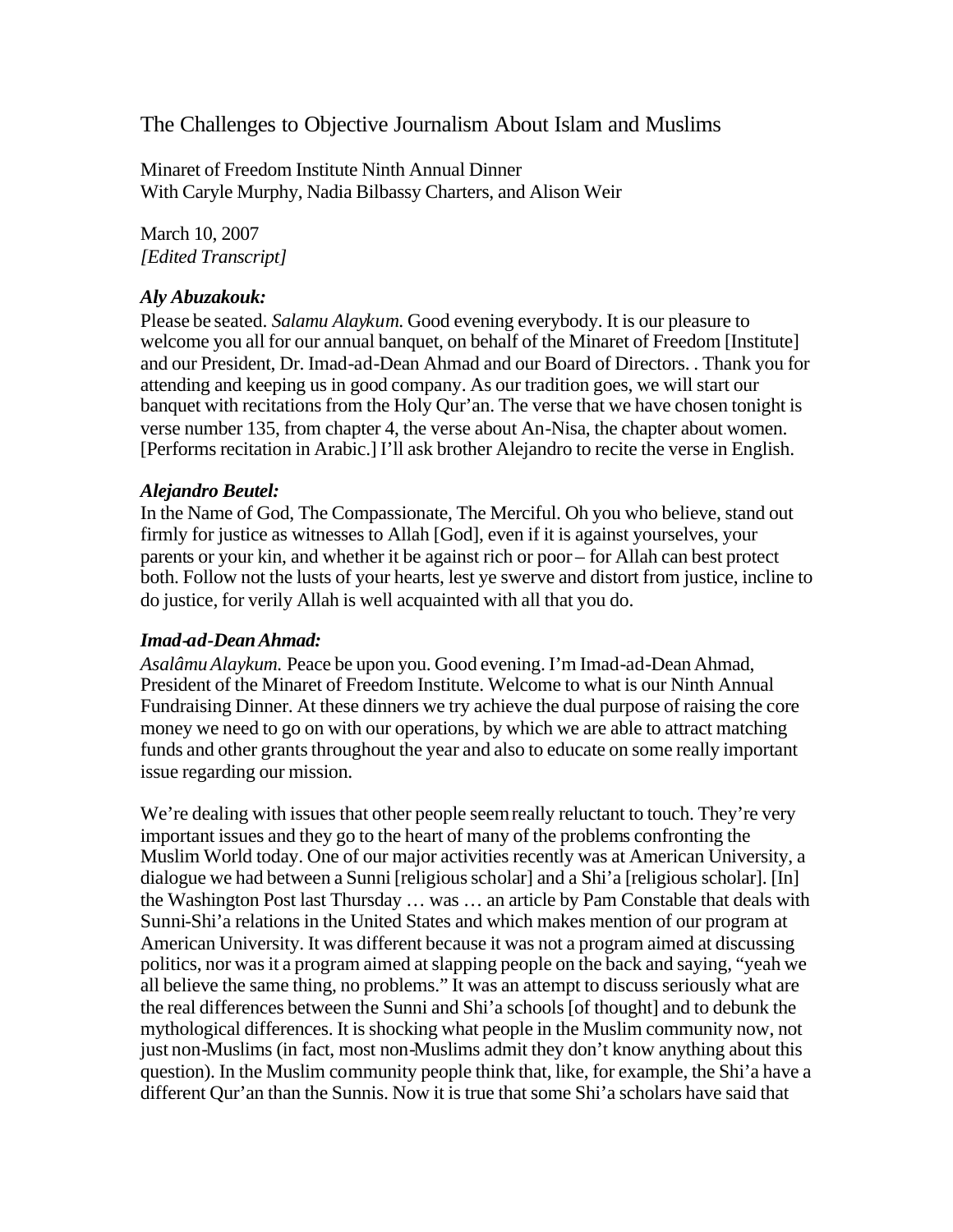there is more to the Qur'an than we have, but some Sunni scholars have said the same thing, so it's really not fair to point THAT out as a difference between the two schools. The Qur'an itself refers to the "Mother to the Book" and it says that "if the ocean were ink" I would be exhausted before "the words of my Lord." So these are taking subtle points, and trying to make trouble out of them is [just making trouble].

We are working on trying to bring programs for civics education in the Muslim World. We are working on setting up on Facebook ... a dialogue area where young Muslims from around the world who are interested in the ideas that we are interested in can talk to one another and explore those ideas. We are putting up introductory material so they can get a quick grounding in some of these issues and questions.

Aly Abouzaakouk, my Vice President, asked me to mention the Islamic Rules of Order that we have been working on. Originally we wanted to publish this as a book – a set of rules of order, like Robert's Rules, but within the Muslim framework, rules that respect and acknowledge the Qur'an and Sunnah as a framework, but provide the detailed rules, not found in the Qur'an, for how you conduct a meeting and establish good governance and so on. We have decided now at our meeting this afternoon, at our board meeting that we are going to publish this as an e-book on the Internet to allow any organization that wants to use these rules of order to be able to access them for free – just to go and take it and make reference to it. We hope, well the Minaret of Freedom Institute will adopt those rules and we will be trying to get other leading organizations to adopt those rules.

Another very important project is the establishment of an Islamic resource bank. Right now, as you know, there are many people who are speaking for Islam who don't know what they are talking about and many people talking about Islam who don't know what they're talking about. This will be, not just a directory of Muslim and non-Muslim experts about Islam, but also opportunities for them to get together to exchange ideas to find out how to make contacts with the media, with the rest of academia, with one another, with the general public and so on. It will be a resource of great value to journalists such as those we have on our panel tonight who are making use of other resource banks provided by conservatives and liberals and other groups. We are working closely with the Association of Muslim Social Scientists under whose rubric this will be done, *insha'Allah*, and we are also talking to our friends at the International Institute for Islamic Thought to see if they can play a role in this.

Before I begin with the program, let me give thanks to the people who made this lovely dinner here tonight possible. First, let me thank the hotel staff. I want to thank all of them for their courtesy and their efficiency. I want to thank the staff of the Minaret of Freedom Institute, especially Alejandro and Fatiha. I would like to thank my wife Frances, who has volunteered to be the registrar, once again this year. Also Sarah Swick, although she is not here now, she played a major role in the promotion of this event here tonight.

I want to thank Hamoud Al-Tali from the Omani Embassy for being with us. I think brother you are the first representative of the Omani Embassy to be with us. I would also like to thank Dr. Rahmani from the Iranian Interest Section – the director of the Iranian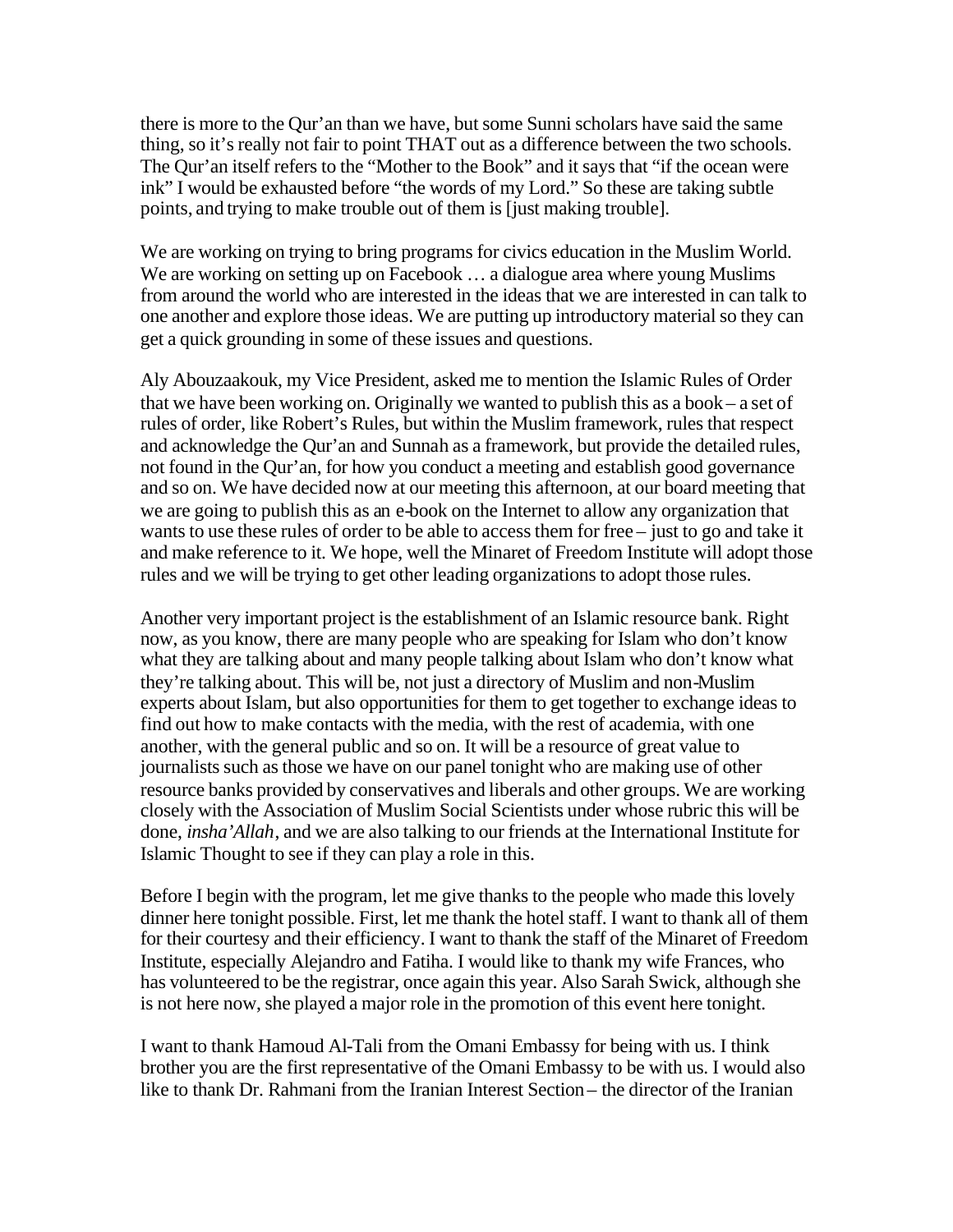Interest Section, it is a delight that he is with us tonight. And his deputy ManouchehrJafarzadeh – I love this man, I've known him for so long, he's a kind and helpful soul. Jafarzadeh the deputy director from the embassy has been there for quite a while and he's been doing a fine job. I would, in fact, like to thank the Iranian interest section for their support in buying a table tonight. The International Institute for Islamic Thought, for purchasing a table and sponsoring some of the students who are here tonight. That was very kind of you, a wonderful idea to try to get young people who are, after all, going to have to do this work in the future and who may not be able to afford to come otherwise. So we really appreciate that. Also we have Atlas Economic Research Foundation, who has also allowed some of the students to come on the table they have bought.

Also, the ADAMS Center which, for the second year in a row, has supported us by buying a table – we appreciate that support from one of the most dynamic local Muslim groups. I have to say this about the ADAMS Center – they really show what can happen when you let young people get involved in your masjid. I hope other mosques in the area have taken note of the dynamism of the ADAMS Center. It's not that hard. There are young people who want to do stuff. Just give them a chance….

I also want to thank the Rockville Halal Meat Market, which is associated with the Sadaf Restaurant. If you are in the mood for some good kabobs or if you want to know where you can get your Halal meat locally we recommend them to you. They have been providing the Halal meat for us [for] the last several years.

# *Abuzakouk:*

The Islamic American Zakat Foundation.

# *Ahmad:*

Oh, I'm sorry, yeah! How can I forget! The Islamic American Zakat Foundation for supporting for a VERY long time and is a regular participant here and I would like to welcome the volunteers and staff of the Zakat Foundation who are here tonight.

# *Ahmad:*

Surely, anyone who knows anything about Islam has to be dismayed and appalled at the degree to which the picture of Islam and Muslims that is found in, what is supposed to be serious journalistic coverage, so often is unrecognizable. Why is this? What are the challenges to an objective coverage of Islam and Muslims, both in the United States and West in general, and in the Arab world as well, where the problems may be different, but where there are problems? We have three really outstanding speakers tonight. It's like a superfluity of abundance–there's so much, I don't know how we're going to get it all in. I'm asking them to restrict themselves to 15 to 20 minutes. It seems so unfair, you can see from their backgrounds they have so much they're involved in.

The first speaker is someone whom I've known for quite a while. Caryle Murphy has worked for the Washington Post, covering both the domestic and international affairs for 30 years. In the early 1980s she served as the paper's correspondent in southern Africa,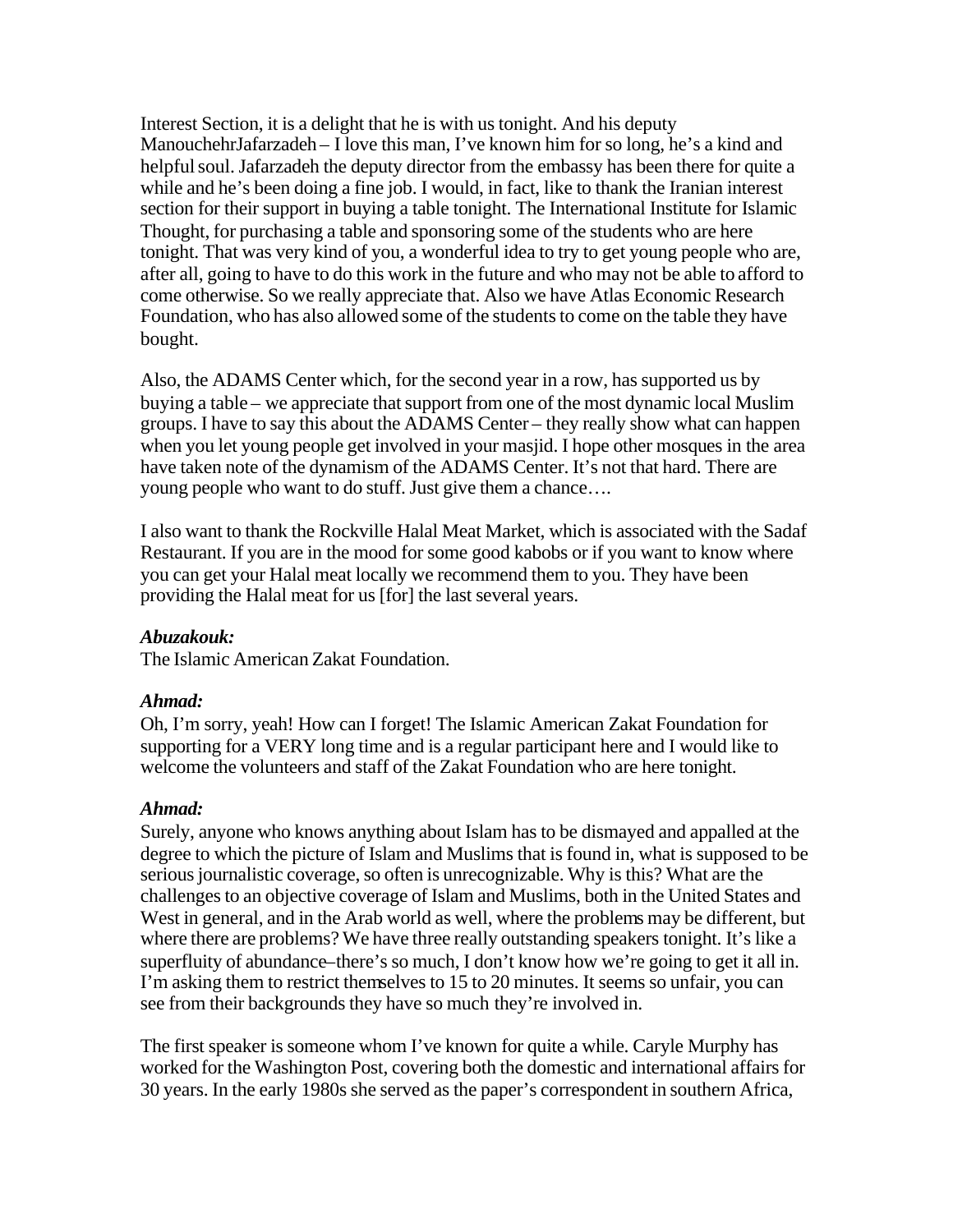covering convulsive years following the Soweto uprising and the police slaying of black leader Steve Biko. In 1989, she was made Cairo bureau chief and until mid 1994 was responsible for covering the Arab world. On August 2, 1990, she was in Kuwait, when Iraq invaded the emirate. She remained there for almost a month after the invasion–part of that time, hiding from Iraqi troops. She escaped from Kuwait to Saudi Arabia in the backseat of a Range Rover and was a part of a caravan of Kuwaitis fleeing their homeland across the desert. In the months that followed, she covered the Persian Gulf War from Saudi Arabia. When not working overseas, she covered immigration policy, US Federal Court in Alexandria [Virginia] and most recently, religion. In 2005, she did a 3-month temporary duty in Baghdad. In 1991, she won Pulitzer Prize for International Reporting and George Polk Award for Foreign Reporting, for her coverage of Iraqi occupied Kuwait and the subsequent Persian Gulf War. She was also a recipient of the Courage in Journalism Award from the International Women's Media Foundation and the 1991 Edward Weinthal Diplomatic Reporting Prize. From 1994 to 1995, she was the Edward R. Murrow Fellow at the Council on Foreign Relations in New York. Murphy is the author of Passion for Islam, a 2002 book that explains Islam's contemporary revival and the roots of religious extremism in the Middle East. Last fall after leaving the Post, to pursue an independent journalism career, she was recruited by the Post's new website, to help launch its new online feature called "On Faith." She is currently planning to return to the Middle East to report on developments there. A Massachusetts native, she is a graduate of Trinity University in Washington DC and of Johns Hopkins School of Advanced and International Studies. Caryle Murphy. [Applause.]

#### *Caryle Murphy:*

Salaam Alaykum.

# *Audience:*

*Wa Alaikum as-Salâm.*

#### *Murphy:*

I want to thank you Imad, for your invitation to be here tonight. I appreciate the opportunity to exchange some views with all of you. I've known Imad for quite a few years. In fact I read [of] him before I met him. When I was writing my own book, I came across his *Signs from the Heavens*. I found his views very refreshing and forthright and I realized this was a smart guy. So when I started covering religion at the *Post*, I made it my business to try to meet him. But Imad is also a brave guy. As some of you may know, after 9/11 he wrote an essay calling on Muslims to proactively and assertively help US law enforcement find the perpetrators and others who were seeking to harm this country. This happened at a time when some Muslims were still denying that Osama Bin Laden had anything to do with 9/11. What I didn't know about Imad is that he is a supporter of independent career women, as you can see from the panel tonight. Congratulations, thank you. [*Laughter*.]

So, objective or fair? We've been asked to tonight to speak about our trade of journalism–how we work and so-called objective journalism. Well, I prefer to talk about fair journalism verse objective journalism. The reason is because I think it is much easier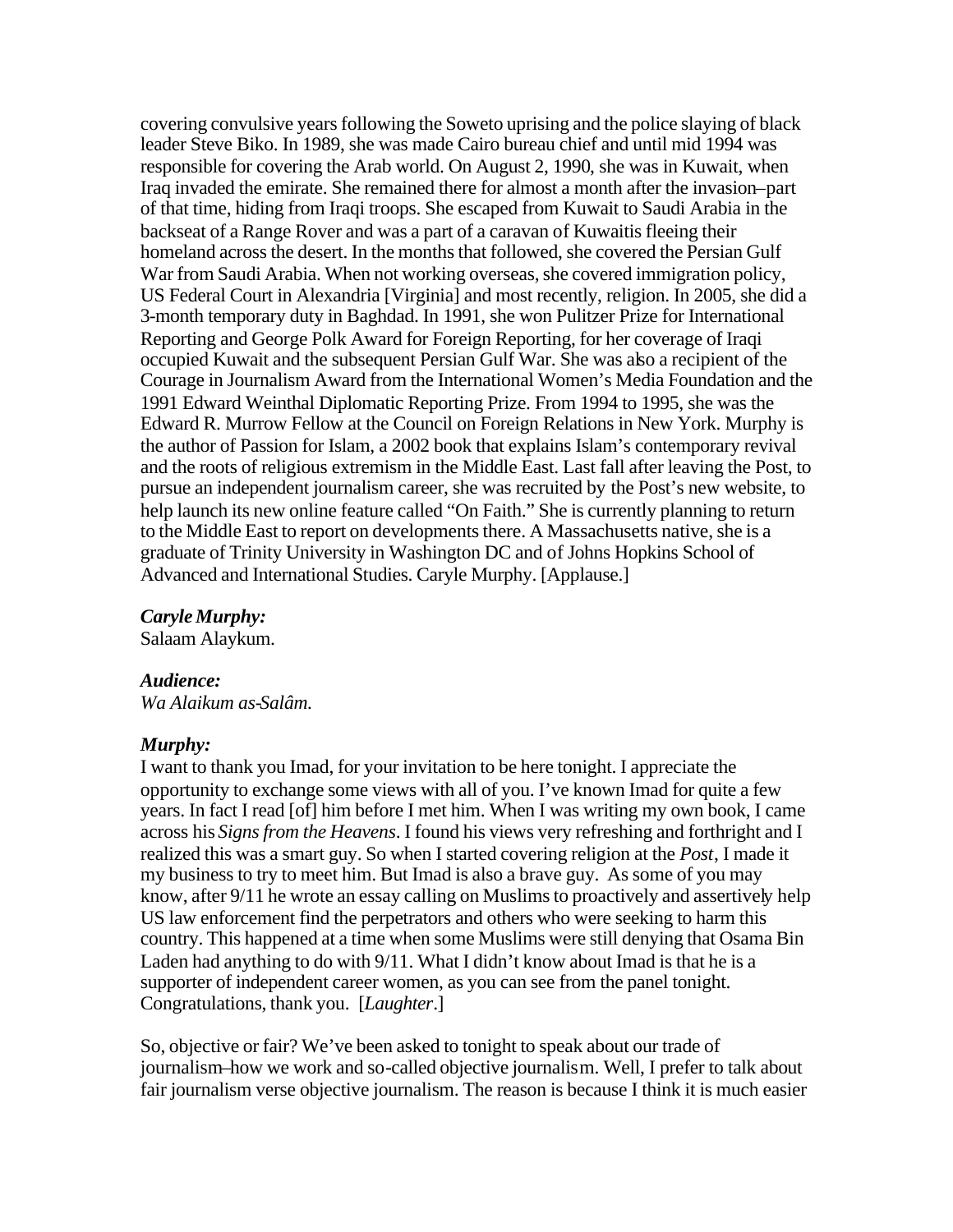to get a consensus about what's fair than about what's objective. Human beings will always disagree when discussing whether something is objective or not because they cannot help but look at the issue or the matter through their own personal viewpoint, that is, subjectively. But even when difficult subjects are tackled, I think human beings can and agree, and often do, on whether something is fair or not. Now a second point I would like to make initially is that I will happily debate any of you here tonight over what I've done or what my former employer the *Washington Post* has done or is doing, but please don't ask me to account what you see on Fox TV or you read in very Islamophobic blogs on the internet. Please don't ask me to defend "the media." If there's anything unique in this country, it's this beast, this wide, huge-ranging beast we call "the media." It goes from the far left to the far right; it goes from the fanciful and stupid to the sophisticated. I mean, just compare the *National Inquirer* to *Harper's Magazine*. They're both the media. It's the biggest media market in the world and so any reader can find an outlet to either confirm or challenge his or her viewpoint. And an added benefit is that minority views do get platforms or forums. They may be small platforms but at least they're there.

So constructive criticism, which I think we reporters should be willing to take, requires that the critic be specific in what you're criticizing. Please don't generalize about the media when you have a complaint. Because I don't think that leads anywhere to a fruitful discussion. So, what do I think is fair journalism? I believe that journalism is fair when the product takes a look at the issue from several different angles, when the media outlet gives a voice to people who are not usually heard, when they include different opinions on the same issue being reported and when they show and open mind toward difficult topics. So let me move directly to what I think you all want to hear tonight: What about the challenges to fair journalism–when it comes to reporting on Muslims and Islam. Here are some of the challenges I see.

First of all, the Islamophobia that has risen even before 9/11, but really gotten strong after 9/11–there's no question. has grown immensely. The irony is that in the first 2-3 months right after 9/11 this Islamophobia didn't exist. Everyone was very curious about Islam, open, wanting to learn about it; but then the pendulum swung to the other direction and unfortunately the other direction is still the strongest. If there is any bright spot in this, from what I've observed, is that this Islamophobia is the strongest on the Internet. Thankfully, it's the weakest, at least in the greater Washington area, in personal interactions, in the workplace, in schools, in meeting people on the street. This happens because the Internet allows people to anonymously attack others, and that's why I think it's so strong on the Internet. But it is a threat to the cohesion and value system of our society and, unfortunately, it is Muslims who are bearing its brunt. I would compare this to days we know as the McCarthy era.

Now one of the favorite themes of Islamophobes is, "Why don't we hear Muslims condemning terrorism?" I don't know what you can do about this. Every major Muslim organization in the United States has condemned terrorism. Most major Muslim leaders and communities have stood up and condemned terrorism and written letters to the editor. I don't know why this myth is perpetrated except that the people perpetrating it are against Muslims. Then there are anti-Muslim remarks by, shockingly, religious figures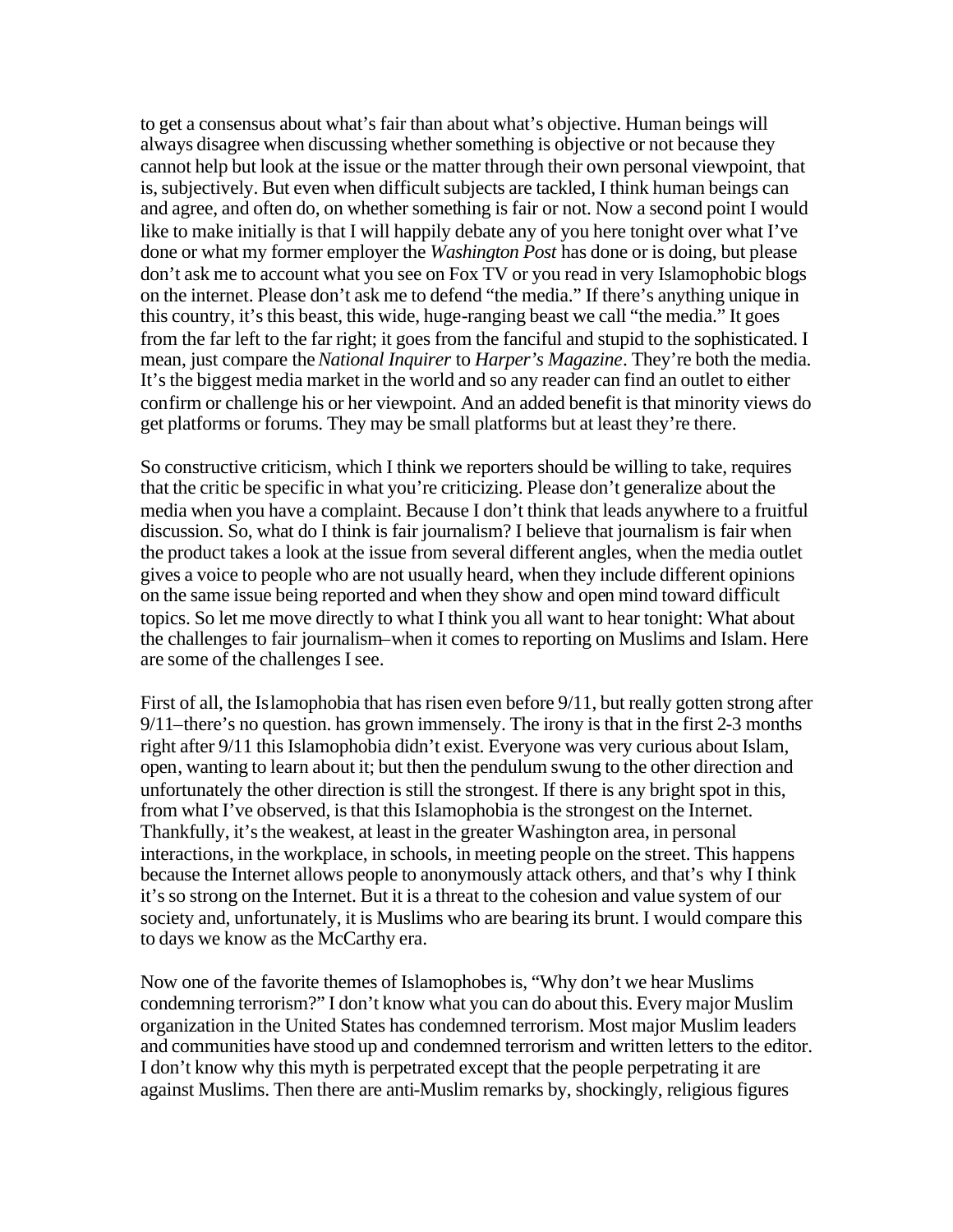like Franklin Graham and Pat Robertson. So this raises the question, "Should newspapers like the *Washington Post* report these comments?" Well, I don't think that what these people said should be on the front page, but I certainly do think it should be reported. I would personally rather know what these people think, rather than saying these things silently or under the table. I was really shocked to hear what Franklin Graham said. Not only did he say it once, but he repeated it. But I was grateful that it was printed in newspapers and was talked about on television so that his actions in the future can be judged by everybody.

Okay. What's a second challenge to fair reporting on Muslims? I think its ignorance. Unfortunately there is a great deal of ignorance in this country about Muslims and Islam. Again, I see a bright spot here. After my book came out in 2002, I went around talking to a lot of audiences and I was very gratified that so many people turned up. I mean, hundreds didn't turn up, but to go to one bookstore and see 60 or 80 people turn up I think is pretty good. And most of the people came because most of them didn't know anything about Islam and what to find about it. So that's a good bright spot.

Okay, What's another challenge to fair reporting on Muslims and Islam? In the newsroom, one of the challenges is repetition. If something happens over and over again, it moves to the back pages of the newspaper. And it moves way down on the interest level of reporters and editors. I've often had people ask me, "Why didn't you report about such and such?" I would have to say, we've already written four or five stories about women who were told to go home from their job because they were wearing hijab. We can't keep writing the same story over and over again. So that doesn't if there is a particularly egregious or significant event we wouldn't write about it. It doesn't mean we don't write about it at all, we may put it in the back pages as just a short story. You have to remember, you may be outraged at how you and your co-religionists are being treated, but in the newsroom, we're hearing "Oh gosh, it happened again!" It's a challenges for reporters and editors to think about how to keep reporting about these things in a new way, so both readers and the reporters don't get bored.

That brings up another challenge that's again situated in the newsroom and that's a lack of imagination. This doesn't apply to just reporting on Muslims and Islam; this applies to reporting on anything. We are constantly asking ourselves, "How can we get interested in this story again? How can we write another story about the wall the Israelis have built, without writing a story that sounds exactly like a story we wrote about two years ago?" I mean, there is a way to do it. I'm not saying we shouldn't do it, but it requires editors and reporters to really use their imagination and go out and do some new reporting and use their energies to come up with that. Now, I think– you're going to find me biased tonight–I think my former employer, the *Post*, is pretty good at coming up with imaginative ways. But you know, you go to a small town in some Midwestern state and they don't have the resources, or they may not have the staff. They don't have the luxury to think about, "How are we going to cover this story?" So you may find that the story comes out on Islam and Muslims sounds like it was written five years ago, or they decide, "We've written this too much, we're not going to do it again." So I ask you to... when you're criticizing the media, try to yourself in the shoes of the people in the business.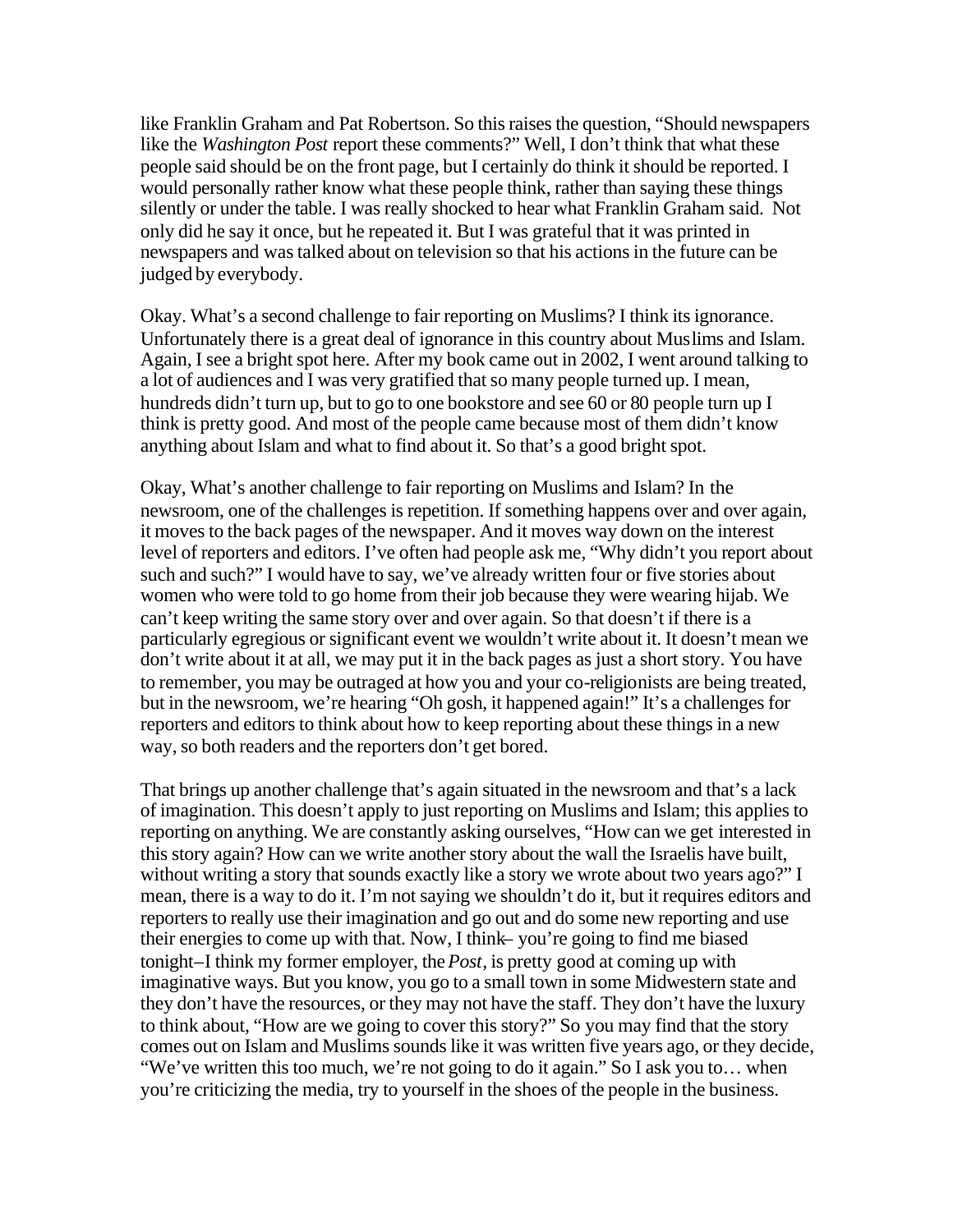We're always looking for some new way to present the material, if it is repetitive. I think the Washington Post story this morning on Gaza is a pretty good example of using imagination. What they did was, say, "Okay, we're going to sit back and we're going to sum up what's been happening for the last six months or year." It really was a good look. I learned a lot from it even though I read the news about the Middle East everyday because it put things in perspective.

So what's another challenge to objective reporting? Well, a lack of follow up. Sometimes reporters get too busy and they can't go back and find out how happened to those people they reported on six months ago. The one that came to my mind as I was gathering my thoughts for this was "What happened to those guys in Miami who were charged with terrorism and they were called 'Muslim terrorists'?" I don't know, because there hasn't been much attention to their case. But over and over again, so many people were getting arrested after 9/11 and getting put in jail. People were being deported or being held after immigration violation and we tried our best to go back and at least highlight what happened to the most unusual cases, but sometimes we failed.

Okay. Now let's move to another area where I see another challenge to fair reporting and that is a lack of cooperation from Muslims. Happily, this is a very rare experience for me. I covered the Muslim community here for seven or eight years and I only had one example of a person who refused to talk to me. The story came out okay in the end, but it would have been much better if I had been able to have his perspective and his voice in the story. And he would have been happy if his was in the story too, but I tried and tried and he just wouldn't talk to me. But if Muslims aren't going to talk to reporters and editors, you're tying their hands. It's only going to be work to your disadvantage. But as I said, happily that has not been my experience. But I know in other parts of the country it may be more of an issue.

I want to talk about another lack of cooperation from the Muslim community and this is what I call "passive lack of cooperation." What do I mean? I mean that if something is happening (an abuse by Federal law enforcement, immigration officials, airport officials) you should be calling your local newspaper or television station and telling the reporters you have contacts with, about it. It's no surprise to you that I believe in sunshine. I believe airing government misconduct or government aggression against people is the best form of protection. Nothing succeeds like having a name and a face in a paper, complaining about something because then you have a specific person with a specific complaint and the next day [the] government does respond.

Now I know many Muslims are frightened–and not without reason considering how many Muslims are in jeopardy because of their immigration status. It is a hard time to be a Muslim in the United States given the fears that are rampant in this society. But you have to have courage coming out publicly to fight these fears and good reporters and good media outlets can be helpful in this battle. I personally, at the *Post*, (I know you're curious), I personally was never told not to write a particular story that I proposed about Muslims or Islam and I never did hear any anti-Muslim comments from any of my supervisors or any of my colleagues. Are their some reporters biased against Muslims?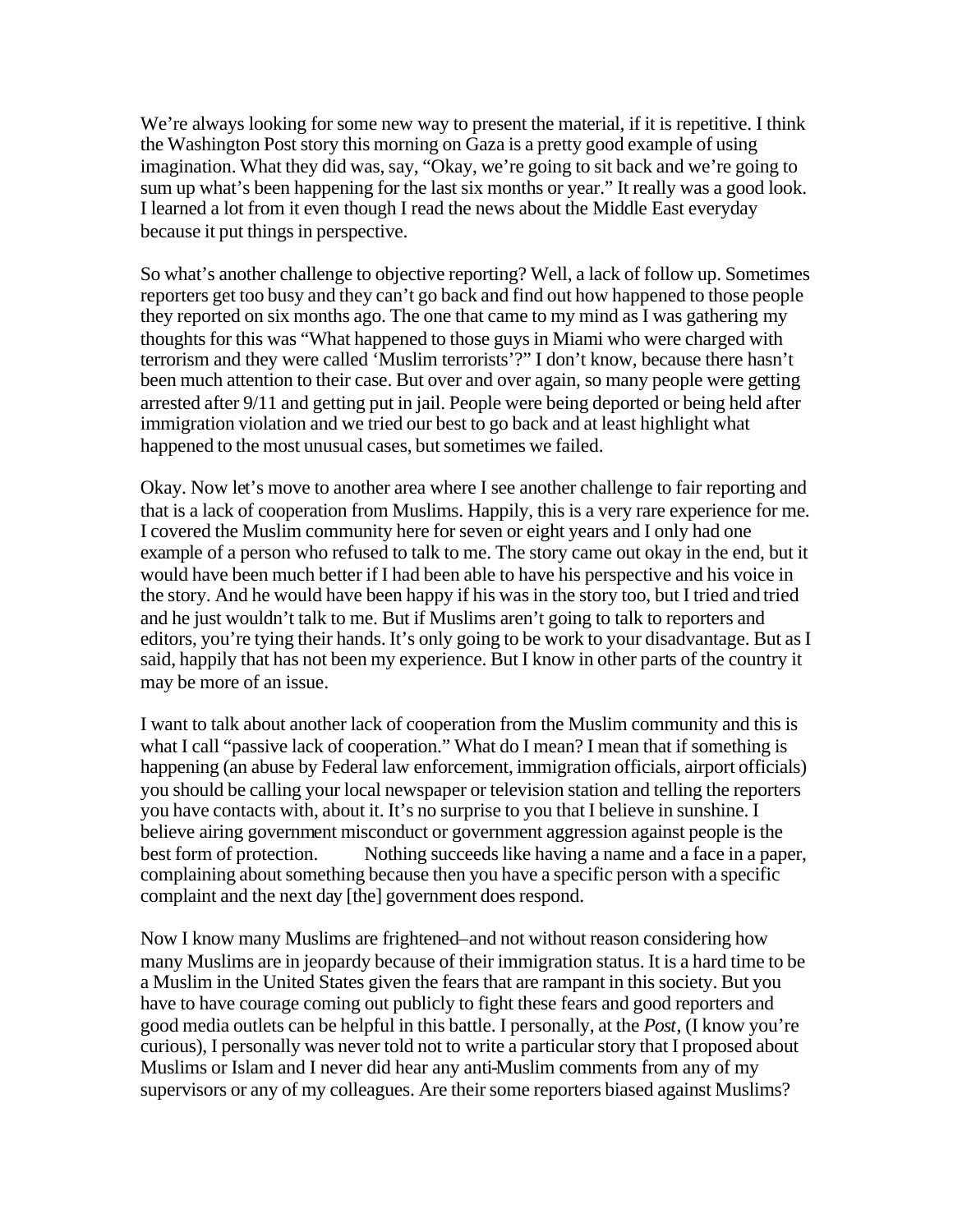Definitely, but that doesn't mean all of us are. And to the extent you feel there is bias, against Muslims and Islam, I really encourage you to be proactive. Call the reporter to discuss what they have written; call them to suggest a story. Recently, about four months ago there was a front page story in the Post about how Muslims in this area are getting more involved in local politics and that story came about because somebody who lives in Montgomery County called me and I told my colleague Michelle Boorstein and she did a great story about it.

If you don't get a response from the reporter, send an e-mail or make a telephone call to the editor. As far as Islamophobia and ignorance goes I'm afraid this is a long challenge that the Muslim community has to tackle and I wish you the best of luck. Thank you very much.

[*Applause*.]

# *Ahmad:*

Thank you very much Caryle. Our second speaker tonight is someone whom I just met for the first time tonight. We spoke on the phone arranging for her to be here and that is Nadia Bilbassy-Charters. Nadia is a Washington bureau senior correspondent responsible for the White House and State Department for the *Al-Arabiyya* satellite TV channel. She has traveled extensively in the United States, covering major stories, including the primaries and the presidential campaign. She has interview George and Laura Bush in two separate features. She gives her citizenship as Palestinian and Irish.

# *Abuzakouk:*

That's two strikes against her.

# *Ahmad:*

In the past she has worked with MBC, the Middle East Broadcasting center as the Nairobi, Kenya bureau chief and also for MBC in Addis Ababa as Horn of Africa correspondent. She is also a freelance journalist in Dakar, Senegal, working for numerous publications while on maternity leave. She worked for the Independent newspaper and IPS [Inter Press Service] in Colombo Sri Lanka, for BBC News Arabic Service in London, the Agence France Presse, the Jerusalem bureau, the International Committee of the Red Cross, for which she was a local officer and she is fluent in her mother tongues of Arabic and English, excellent speaking and writing ability in French and also knows Hebrew and Swahili. A frequent participant at the Woodrow Wilson school of Diplomacy, she has also lectured on Foreign Policy and Defense issues in numerous fora, nationally and internationally, National Defense University Army War College, the American University Law School, George Mason University, among others. Nadia Bilbassy-Charters.

[*Applause.*]

*Nadia Bilbassy-Charters:*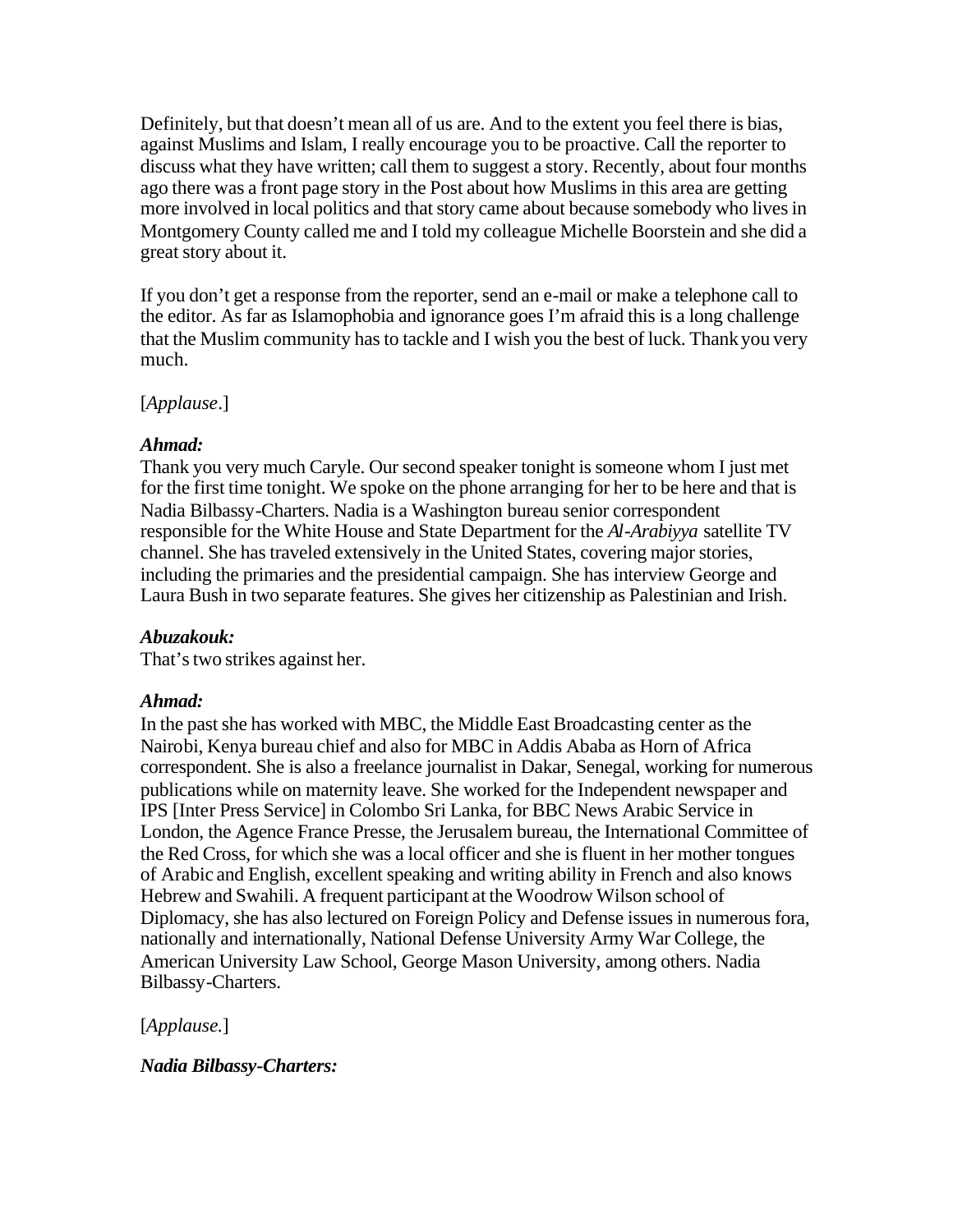*Salâmu Alaikum.* I was just thinking of the greeting and I was thinking, "What a better way to start than saying 'Peace Upon You' as opposed to 'hi, how are you, hello,' you know, all of the other words we use. Thank you very much for inviting me, I'm very glad to be here tonight. Thank you very much, Imad. Thank you for the panelists and thank you for coming.

It would be a very hard act to follow having Caryle ahead of me and lots of things we shared in terms of the subject we are going to talk about because both of us are journalists. But I will start with a few anecdotes, one of them is a story I did Dearborn, in Michigan. I there used to do what we called the "human interest stories" or the positive stories. It was about the first Muslim judge in the United States, a fantastic woman. She's great in every aspect, beautiful, intelligent and she became the first woman judge in the 9th District, I think. I went to report the story and in the process I met the Imam of the mosque there in Dearborn. I asked him what are the main issues that challenge you as a Muslim here, what is the most common question people ask you here and do they really know about Islam?

He said "You'll be very surprised by what people ask me here. I go and give speeches all over the country."

I said, "What is the challenge?"

He said, "People don't know the difference between Muslims and Islam."

It is just amazing and I'm going to start from this premise that people don't know. I think a major challenge that faces all of us, not just as a journalist, but as a member of the public, is ignorance. Everywhere I go I am amazed. As Imad said, I worked all over world–I worked in Asia, and in Africa and Europe—but I've never seen a nation as so illinformed as Americans. I don't know what it is, whether it is lack of intellectual curiosity, whether it is a superpower that is two thousand miles away from everybody else and you can have your own mentality of "people should know about me, but I shouldn't know about the world" or people work long hours and therefore they don't have time to read foreign news or don't know what is happening outside [of their country]. I don't know what it is, but I always that the most interesting conversation I have in Washington are with the taxi drivers because they are all Ethiopians and Nigerians and everyone listens to NPR and has the *[Washington] Post* or *New York Times* in the backseat. It is just amazing.

There was another thing that I also noticed when I first arrived four years ago this summer. I was covering the election of Schwarzenegger as the governor of California and I was back on a plane from California to Washington and next to me was a man. (Americans are friendly by the way; you know that it's just that they're always trying to have a conversation with you. Sometimes they give you too much detail; I'm always shocked.)

Anyway, he said to me, "Where are you from?"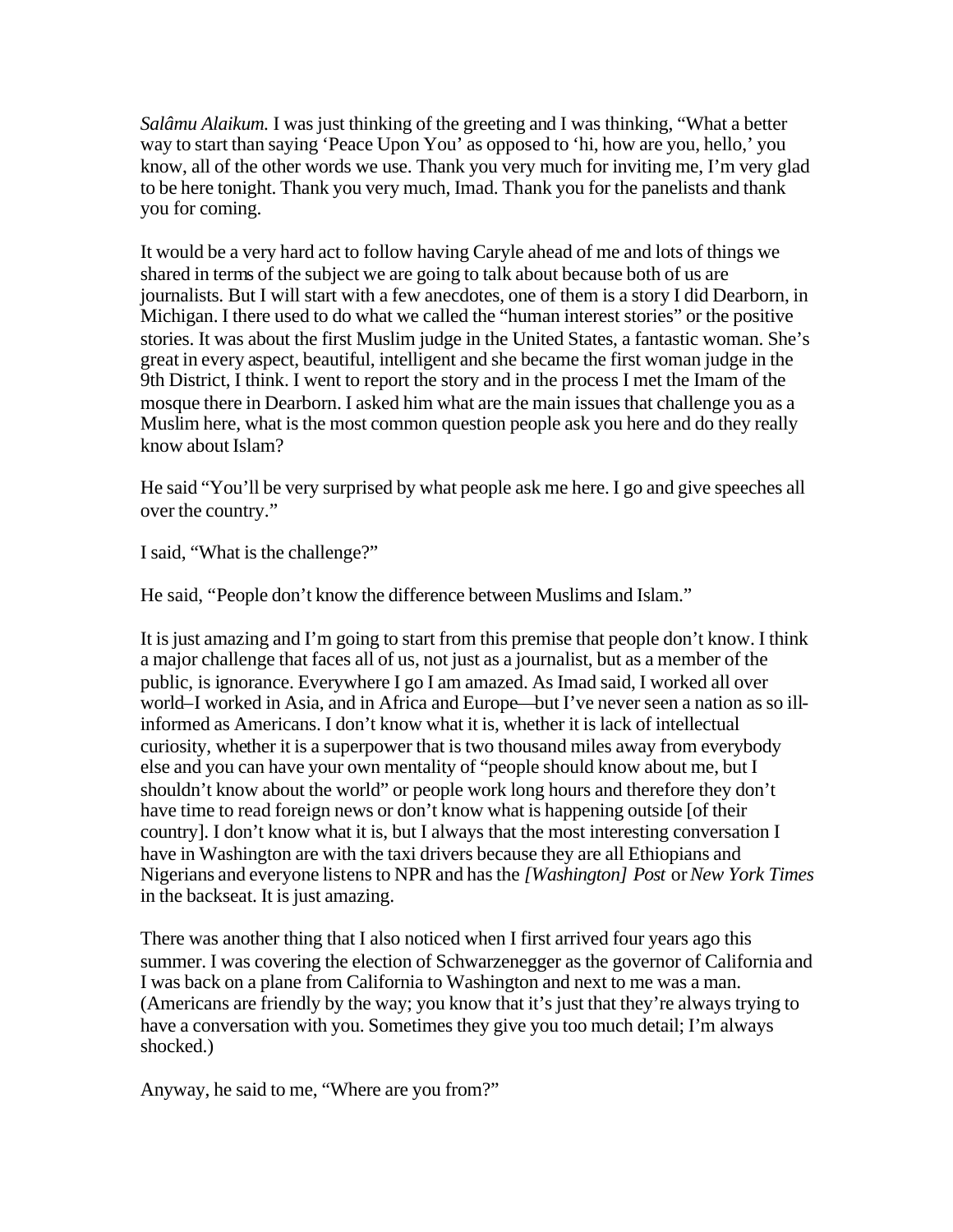I said "I'm a journalist."

He said, "Hmmm… Who do you work with?"

I said (I'm not going to tell him *Al-Arabiyya* because he wouldn't know) so I said, "I work for an Arabic [language] television [station]."

He said, "Oh so you're Muslim?"

I said, "Yeah."

He said, "Okay, why do you hate us?"

[*Laughter from audience*.]

I said, "We don't hate you. What do you mean 'you?'"

He said, "All of you, there, all of the Arabs, the Muslims, they all hate us."

I said, "No actually we disagree probably with your own—not probably, we disagree with your own foreign policies, but they actually like America.

People like America. If you look in any Arab countries or any Muslim countries you'll see lines of people waiting to get a visa to come to America. A colleague of mine at Georgetown University did research about despite the fact that the height of the problem with France over wearing the hijab in schools, every time they asked them about foreign policy, America comes right at the end [least favored] and Britain comes on the top. But every time people were asked whether they wanted to immigrate to America or they wanted to receive medical treatment or they wanted to go to school or they wanted to study college or whatever, America comes on top. I think that sums up the whole concept of the dichotomy of how the Muslim and Arab world looks at America.

Generally, I think, number one, the first challenge that people have or journalists have here is ignorance. People don't know. Sometimes of course ignorance is not an excuse–it is not a bliss actually. If you're a superpower and you're involved heavily in the Middle East, you have a major invasion of Iraq, you have a threat against Iran and Syria–all of the news in the Middle East is coming from here. In a way, yes, people in the Middle East and elsewhere at once want to know what is happening in Washington and we report daily (particularly for my job) what's happening here because any decision taken in Washington will affect people in the Middle East–in Damascus, Tehran, Amman or Jerusalem—and therefore we need to know what's happening.

Also I noticed–I can talk about Fox News–when we just first came here the attack against what is now called the Arab, Pan-Arab satellite television which is represented by Al-Arabiya and Al-Jazeera (maybe Al-Jazeera to a big extent than us) is enormous: lecturing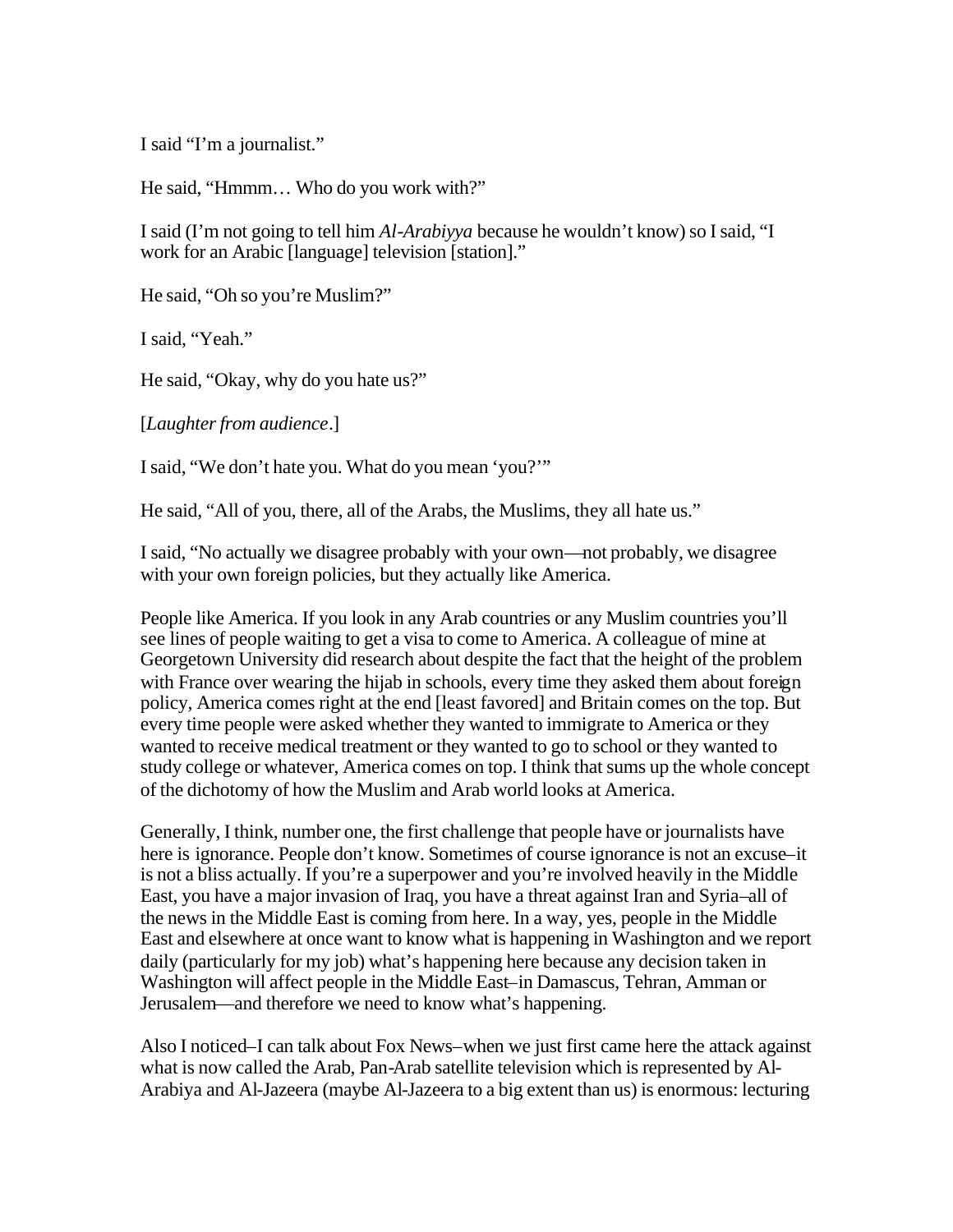about fair reporting, putting propaganda on the air, inflaming sentiments of people, etc. When you come to America and see the reporting on Fox News, you are horrified. Is this really serious journalism? So I think in addition to the ignorance there is an agenda, and there is no doubt about it. I mean, it's wonderful to have a democracy–of course something we don't have in the Middle East and therefore you have outlets of newspapers and broadcasts from extreme right to extreme left, but at the same time, sometimes it is meant to be this way [the misrepresentation is deliberate].

In a world you in live in after 9/11, everything is magnified. But saying that, if you look and examine the Muslim community in America in comparison to Europe, for example, it's extremely well integrated. They see themselves as Americans probably more than as the identity of being Muslim as comes to the surface. In Europe they are treated and seen as minorities and we have enormous problems. Of course it is in different historical context of the immigrants in France, for example, whether they are from North Africa or they're even Pakistanis or from the Indian subcontinent in Britain. But looking at the Muslims here [in America] it is amazing how they're not being used as a good example of the fact that it is the faith that separates them, but that they unite and have [embraced] "American" as an identity, as a nationality, that you don't see elsewhere in the world. There is no doubt 9/11 has changed the way people perceive Muslims in this country and you know the immediate attack after 9/11 of Sikhs being pulled out of stations because they see a turban on their heads and they think "Oh, they're Muslims!" so they can beat them up, threaten them, whatever. Women have been discriminated against because they wear the hijab. There are many incidents until now. It's been going up, and sometimes it stabilizes and then it goes up again, recently. So, the media has not been innocent of trying to report a certain aspect, especially that every Muslim is a terrorist and this is how they see it, unfortunately.

On top of that you have certain words being applied. I will focus in particular on the word Islamofascist. We have even seen the President using this word. Although the hijackers of 9/11 and the people who belong to Al-Qaeda are extremist Muslim groups have to be condemned and have to be condemned in a very loud voice–it's not just hushed voices and it is not just among us [among Muslim communities] – but you must speak loud, as much as you condemn anti-Semitism it goes for anybody trying to kill innocent people [as in] these grotesque pictures we have seen on our television screens coming from Iraq of beheading and killing, and the blood… But it goes both ways. As much as we want the Americans to treat us fairly and to look at us the way we are and to dismiss the extremists as a minority, that they actually don't represent Islam the way we know it, at the same time I agree with Caryle, that Muslims have a job to do and its not being done very well. In general, as a Palestinian, I will say that we are not really good in propaganda, or we're not really good in advertising ourselves; we're not very good in putting the point of view across. But also Muslim organizations in America [did condemn the attacks of] 9/11, but still we don't hear it. You might have the Mufti of Al-Azhar or you have Imams here and there, but it does not take away from our rights, from our justice to have, for example whether we have… deserve a Palestinian state or ending the occupation in Iraq, whatever causes we are fighting for, it doesn't take away from that cause when you see the atrocities and you see killing that Muslims should condemn it and in the loudest voice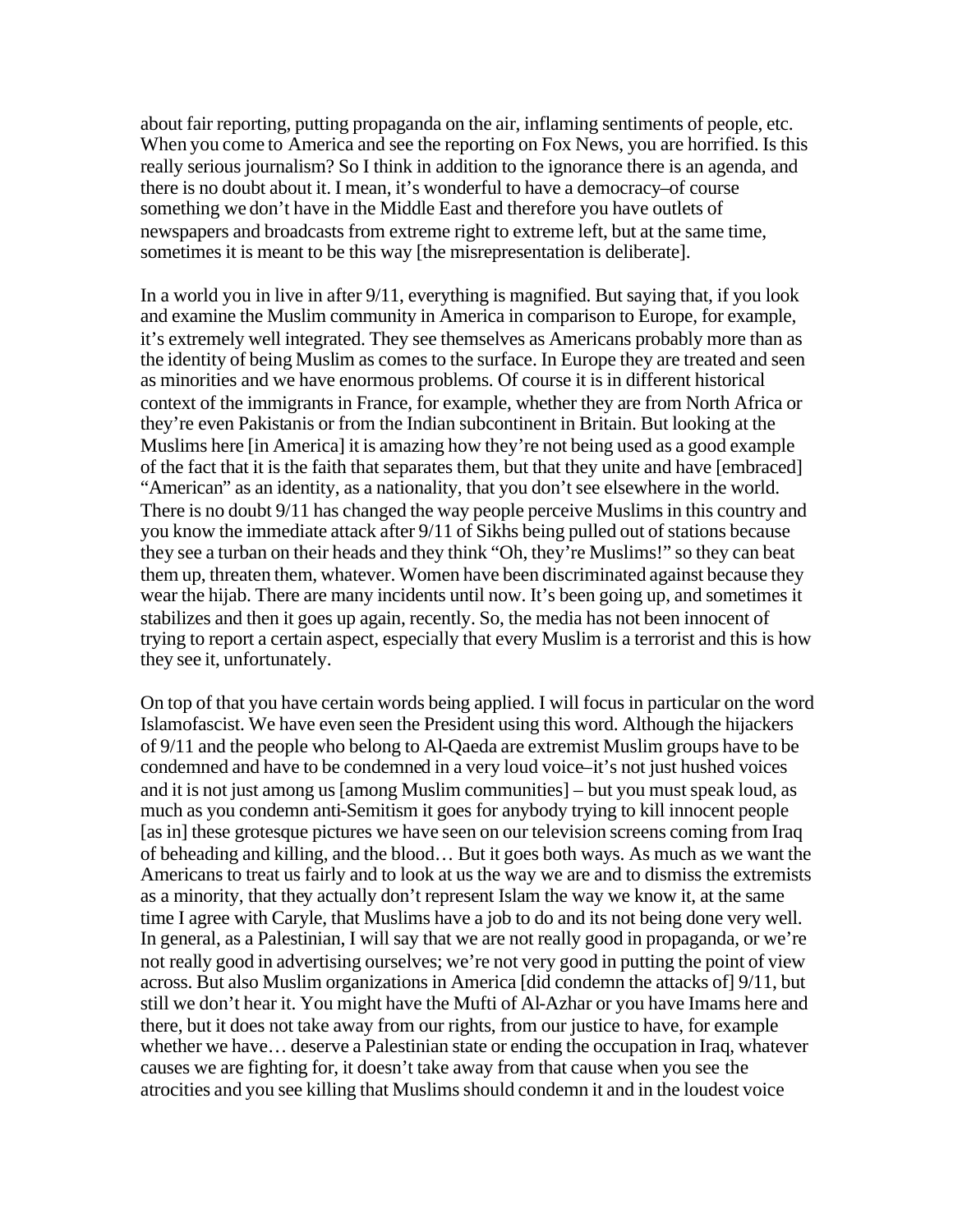possible. We don't see among Arab intellectuals unfortunately. You don't read it very much in Arab newspapers; you don't hear on Arab television and that is a minus. One time, after the Beslan massacre of almost 300 kids in the Caucasus, we had one or two voices saying, "Who are these people? Why are they killing in the name of Islam? How can they take these kids and blow them up and keep them as hostages in the name of Islam?" And it's the same that goes for the killing in Iraq. We have to make the distinction between legitimate resistance against occupation and killing for the sake of killing. I mean we're talking about Sunni and Shia. I'm appalled by the way when we just talk about the difference. Maybe the division is sharpened to an alarming degree that even the American media, when they talk about the Sunnis, they start talking about "the Sunnis in Egypt and Jordan." I mean this [terminology] was never used. You call people by their nationality, but you never call them by their religion, and you definitely don't call them by their sect.

Of course people's identity is more in focus and is sharpened when under threat and there is no doubt about it. It plays into the hands of people who don't know what they're talking about and it goes on and on and on. Therefore, I think there are so many challenges that we are trying to counter as journalists. I always say that for us at *Al-Arabiya* (which is relatively new, its station has been on for four years) first and foremost [for] journalists is to be professional. If you're a professional, it means you have to be objective, and to be objective means you have to report what you see in front of your eyes. Otherwise, if you're going to color and put opinions, then you're not a journalist, you're an advocate, and if you're an advocate you can join a political organization or a pressure group.

I have a problem with terminology as well. The word terrorist for example has been used. We know that his terrorist is hers or somebody else's freedom fighter and therefore even the UN cannot come up with a definition for terrorism. But also the word massacre and *shâhid* [Arabic word for martyr] I always if three Palestinians die, its not a massacre. It's bad enough that one person died, and [therefore] we should report it as one death, but you don't report it as [a] massacre because a massacre is not three people. So we have to be a little bit more accurate. I always say (if you don't mind me doing a little bit of advertising for our station) is that and we're trying to do that slogan "*aklaq al-haqiqa*" which means "closer to truth" because we don't have a monopoly over truth and nobody does and there is no one single truth. Therefore, we struggle to set the standard for objective reporting. We say, "We have to be very much journalist before we are anything else." It's very hard to detach yourself as a person from any scene you can [see] in front of you, especially if you're reporting in Palestine or in Iraq. Or in my case, I have seen so many cases in southern Sudan, when you cover famine and starvation and dead children in front of you it's very hard not to be sympathetic to these causes, but as much you can, you're trying to report as much as you can see rather than interpreting it the way you think the viewer should see it.

Vice versa I found the opposite actually. Of course you have excellent journalism in terms of print media in this country–the *Post* and the *[New York] Times* and whatever. Even coming from Europe, I think European papers are superior in quality in terms of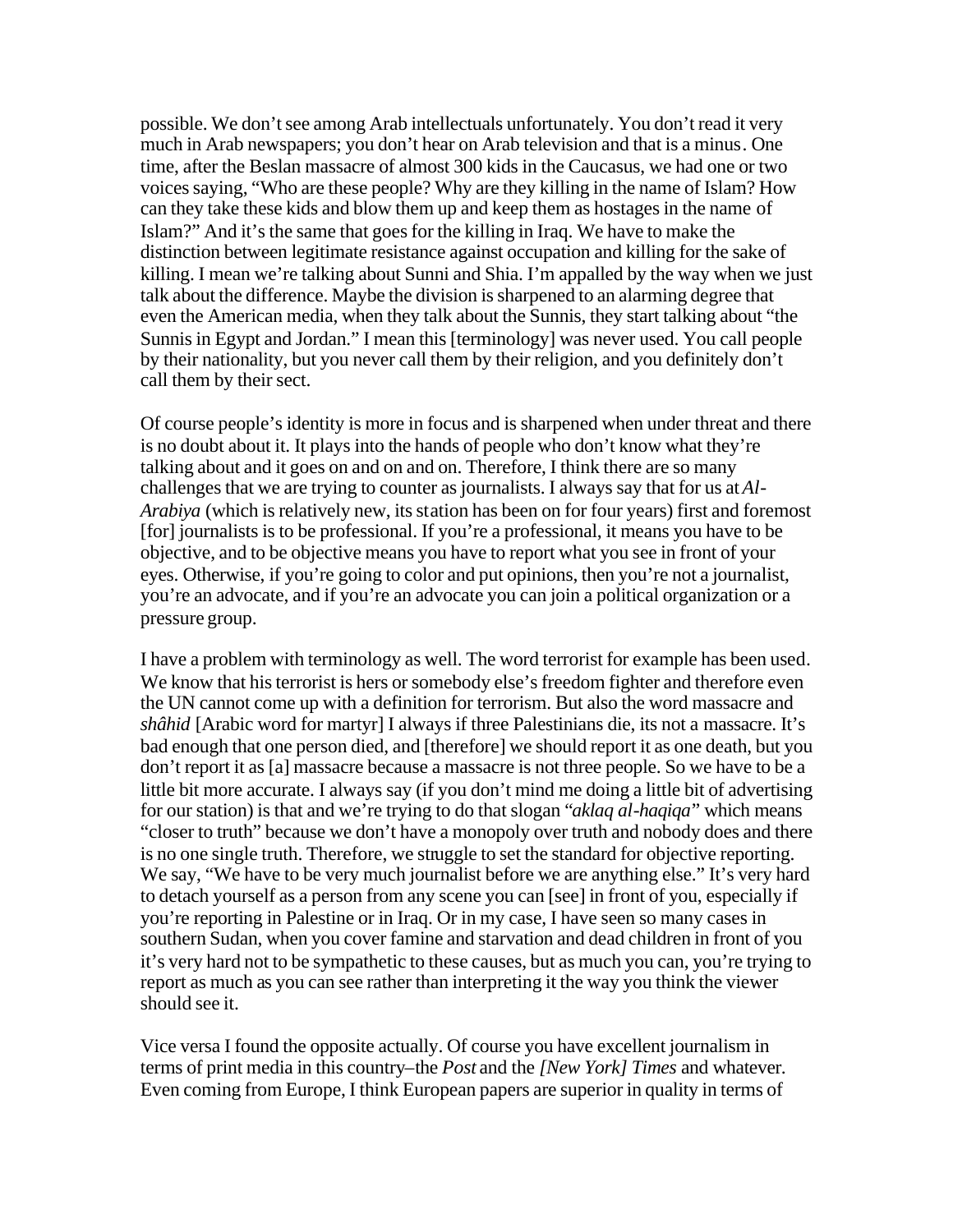trying to analyze foreign news and trying to report fairly on the news, and still behind the American media somehow. But generally speaking, if you go back to how we address the challenges, it is an enormous task – especially for television. Television, as you know, it eats money. Certain times we don't do stories—I have five minutes. See, the problem with having journalists, they talk too much.

I would say the worse censorship we have is self-censorship. It is not what we see, but what we don't see. Sometimes we report on certain stories because of our biases. And that is the most dangerous form of censorship, I would say. So, for television in particular, the challenge is bigger than for the print media: to get people to talk and to appear on television and to tell us their side of the story, because television is pictures, if you have no pictures you have no story. You might have the greatest story in the world, but if you don't have the pictures then that's it, it's the end of the story.

Now we have seen the rise of the Arab satellite media in the form of some kind of independence. We are miles away from being perfect but it's a beginning and the beginning is moving away from government-controlled media. But these television stations need money (and need a hell of a lot of money I can tell you). So to cover certain stories, money always is a consideration and sometimes it restricts the way we are reporting in general. But even on certain stories sometimes like the judge in Detroit–it's a great story about how a Muslim has been elevated to one of the highest positions in the United States—I can't cover another story because maybe my budget won't allow me to do it. We are affected by that, and I don't cover the story because of budgetary considerations–nothing more and nothing less.

There is also the stereotype. Part of the reason for peoples' ignorance is also stereotyping. People don't know Muslims, as you say, they say you can see them from all kinds of shades of colors and forms. You can women with hijab, you can have women without hijab and people always... they always ask me "Oh! Are you a Muslim?"

"Yes I am."

"But you don't look Muslim."

So [you see] the stereotyping of certain images of what a Muslim should look like. And this could be done with the work of the influence of certain groups trying to present what Islam is all about. But again there is no doubt that after 9/11 the world has changed and, unfortunately, changed for the worst. It is extremely… the negative effect is very hard to raise(?) above overnight. It takes a while and it takes a huge effort from people try to change this image. I leave lots of room for Q&A so, I'll leave it for later. [*Applause*.]

# *Ahmad:*

Our third speaker is Alison Weir, whom I met several years ago after she had come back from Gaza where she had done some coverage of the Intifada with a very, very fascinating slideshow and an even more fascinating story about her journey to realizing what the challenges are to objective coverage. Alison Weir is director of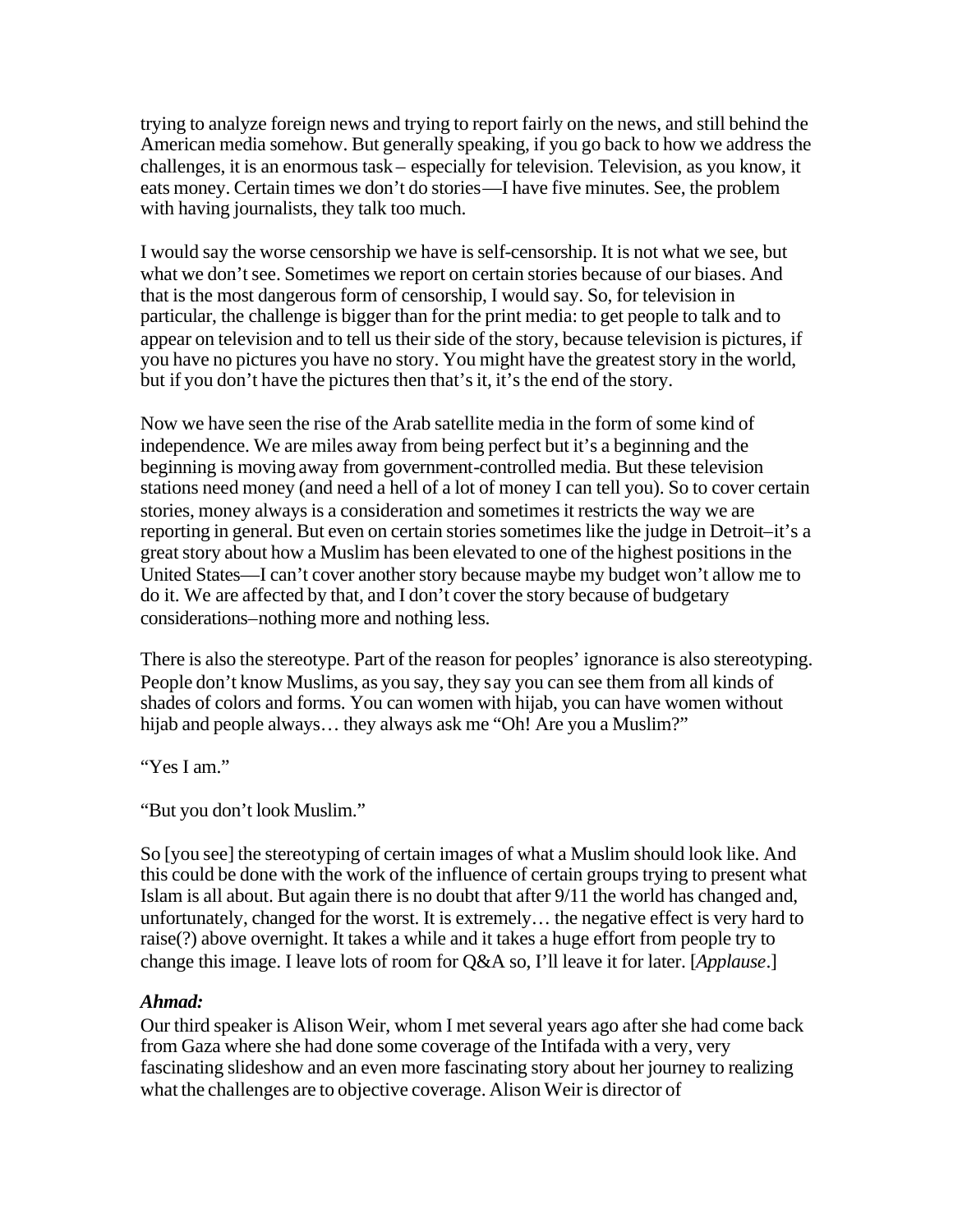IfAmericansKnew, an organization dedicated to providing Americans with information on topics of importance that are misreported or underreported in the American media, with a special focus on the Middle East. She has been a journalist on and off for many years and was associated with the Center for Investigative Reporting, served as an editor of the Women's Sports Magazine, freelancer for the San Francisco Examiner, Rolling Stone and other publications.

#### *Antony Sullivan:*

And the Michigan Daily.

#### *Ahmad:*

Can't leave that out. All of the [University of] Michigan alumni will get after me. [Acknowledging Aly Abouzakouk]. She was education writer for the *Pacific Sun*, author of a children's book published by E.P. Dutton, and most recently editor of *Marinscope Newspaper* in Sausalito, California. Alison spent a month alone, traveling throughout Gaza and the West Bank as a freelance journalist and speaks throughout the country on the Israeli-Palestinian conflict. In her presentation she describes her experiences in the West Bank and Gaza Strip, shows slides of the area and gives a brief history of the conflict and describes her organization's detailed studies of American press coverage of the area and of her meetings with editors of newspapers across the country. Her articles have appeared in a variety of books, websites and magazines among these are "Gaza: A Report from the Front", published in *The New Intifada*, articles in the *Washington Report on Middle East Affairs*, San Francisco Bay View's paper, *Counterpunch*, *The Link*, *Z-Magazine*, and chapters in the *Censored: 2005* and several upcoming books. IfAmericansKnew completed seven statistical studies of US news media including twoyear studies of the *New York Times*, the three major primetime news programs and the Associated Press. In addition, her organization has created four videos on Israel-Palestine and is in the process of producing a longer documentary to be released next year. Alison has given two briefings on Capitol Hill, has spoken extensively throughout the country, and a speech she gave at the Center for Policy Analysis that was broadcast nationally on C-Span. Among the numerous colleges and universities where she has been invited to speak are the Harvard Law School, Columbia, Stanford, Berkeley, the Fletcher School of Law and Diplomacy [at Tufts University] , and the Naval Postgraduate Institute. She is the subject of a documentary produced by Alternate Focus, on news coverage of Israel-Palestine and appears in two others. She has received the Truth and Justice award from the American Muslims for Jerusalem, the Islamic Community Award for Courage, the Advocacy and Media Fairness Award from the Arab-American Anti-Discrimination Committee, and in March of 2004 was inducted into honorary membership Phi Alpha Literary Society, founded in 1845 at Illinois College. The [Phi Alpha] award cited her as, "A courageous lecturer and journalist on behalf of Human Rights." [She was] the first woman to receive an honorary membership in Phi Alpha history. Alison Weir. [*Applause*.]

#### *Alison Weir:*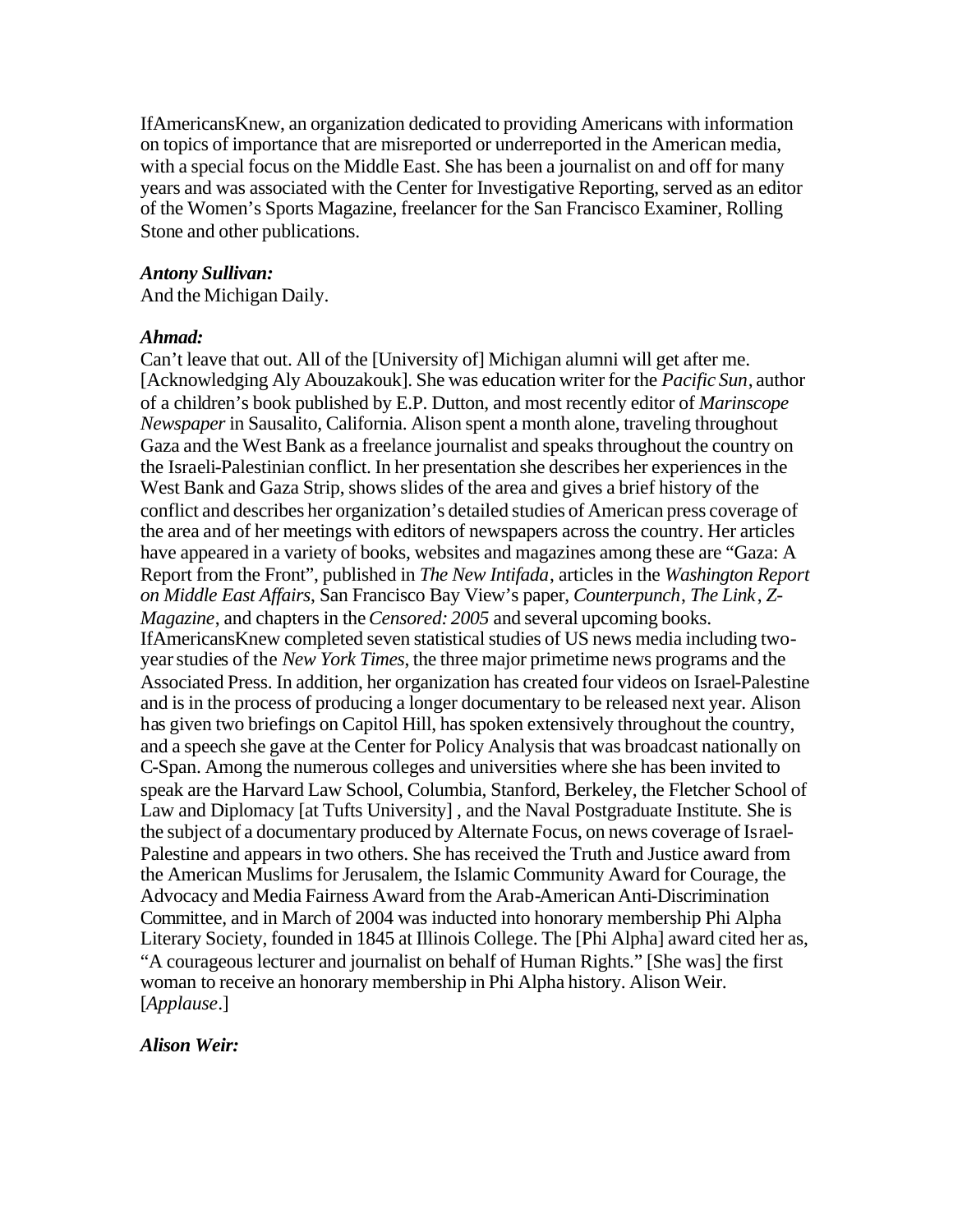Thank you for that very nice introduction. It included everything but the kitchen sink. It's nice to follow two such wonderful speakers because now I know you have gotten your money's worth. Two out of three is good. So it takes the pressure off.

#### *Abuzakouk:*

And good food.

# *Weir:*

And wonderful food, so maybe I should just sit down.

Thank you all for inviting me here tonight. I'm very honored to be at this gathering. Tonight I'll tell you a little bit about my own personal journey, and a case study, sadly. It won't directed specifically to Muslims and Islam, but it will be a case study with empirical data that I think will shed a great deal of light about what's going on. And it won't be very happy light, to tell you the truth, despite the fact that I believe very strongly in journalism. The press is the most powerful institution in this country, I feel. It's a public trust, which you will read in the statement of principle on every website of every newspaper, the American Society of Newspaper Editors, the Associated Press. I believe, strongly, it is a trust, and I think the trust has been betrayed. But you will see why I think that. Everything Americans think they know about the world, especially about something not local in their neighborhood, comes through the media. So if they don't know about Islam in the Middle East, it is because the media are failing in what we should be doing, not because people are stupid or lazy, I believe. We are all lazy at times, but I think it is a systemic failure.

What I'd like to do is start out and tell my own background because tonight I'll be talking about my case study of the media will have to do with Israel-Palestine and six years ago, like most Americans in this country I knew very little about Israel and Palestine. I don't happen to be Muslim or Jewish or Middle Eastern, and to me it seemed confusing and distant and irrelevant to my daily life. And so, like most Americans, I skimmed the headlines on the topic, accepted the confusion of what I read and I moved on. But then I began to see those images we do see occasionally of children throwing stones against tanks and I finally began to be curious enough about this issue to try to follow it just a little bit. At that time, I was the editor of the Sausalito newspaper, writing about very local stories; so this was in my spare time. And when I looked into these stories, when I followed them, it did appear to me very quickly I was hearing one side with great detail and the other side with almost no detail. That troubled me, because as journalists, we feel we should, as was spoken earlier, we should try to cover the whole story, not just one side or just the other. I began to look into this issue more and finally, using the internet, reading what was going on everyday, as you can, reading all of the stories you have read all of your lives perhaps (but for me this was the first time).

Looking at my daily newspaper and listening to NPR and watching the news [on television] it seemed to me that perhaps this was the most covered-up story I have ever seen–and I used to be involved in the Center for Investigative Reporting. I have seen cover-ups and the exposés that happen. This seemed to be more substantial and to have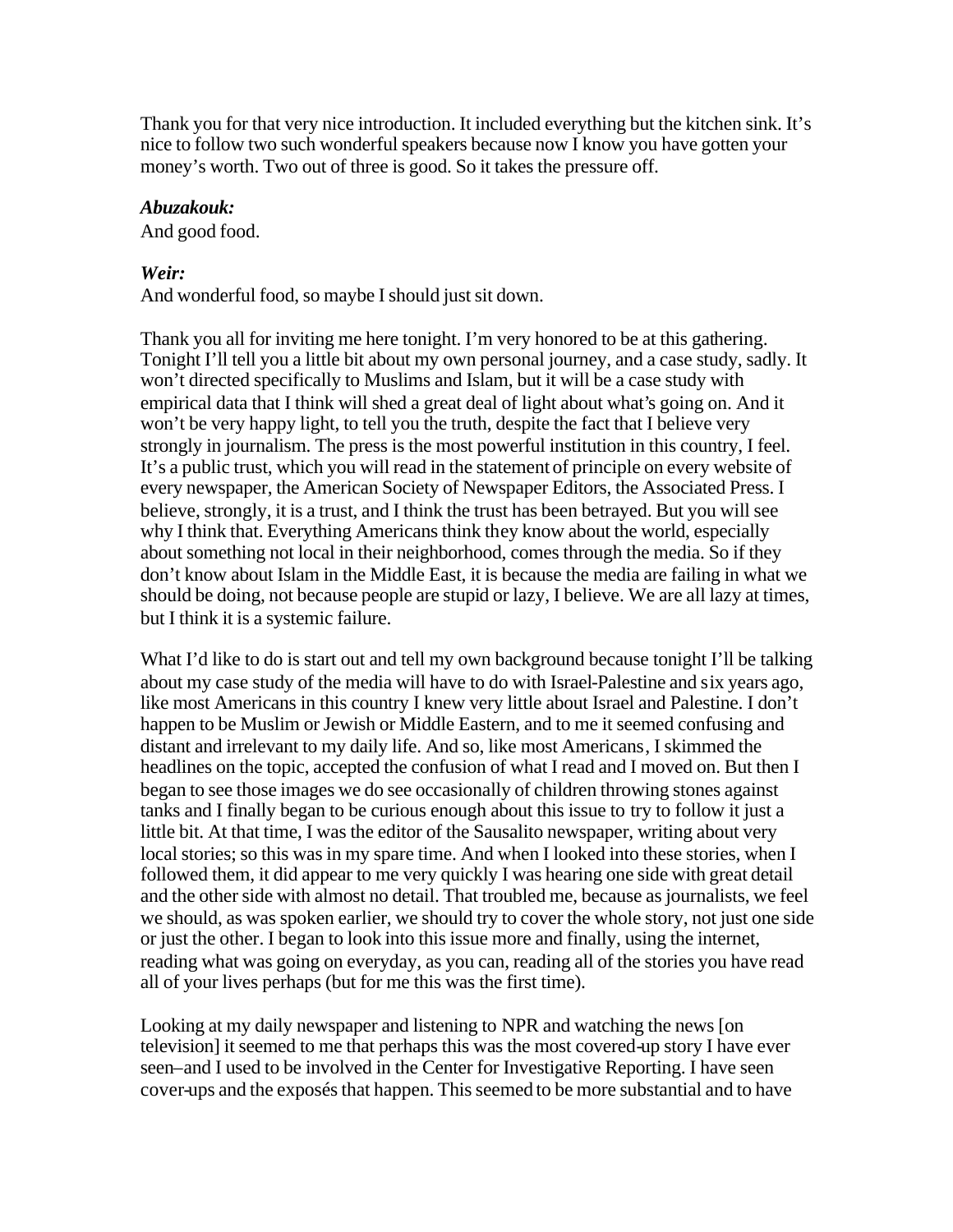lasted longer than anything else I could think of. It seemed so important to me, in fact, that I quit my job at Sausalito, a very nice place, and I traveled over to the West Bank and Gaza Strip to see for myself what was going on.

As journalists, that's the sort of inclination we have. I went as a freelance journalist– that's the lowest of the low—and traveled alone. I had no organization guiding or sponsoring me of any kind whatsoever. And it was the most unusual trip I have ever undertaken. I had wanted to see things for myself on that trip–I had thought. But as I landed on February  $7<sup>th</sup>$ , I believe it was 2001, my return flight [was] set for a month later –I had sensed a pang of a disquiet I had been trying to ignore. What was it going to be like for me as a single female traveler wandering through the middle of a Muslim land that was in the middle of a violent uprising and that was, as we are told, extremely hostile to women in general, but particularly Americans. What would it be like for me?

What I discovered in a month of traveling randomly and haphazardly in the Palestinian

territories –throughout the Gaza Strip and various parts of the West Bank–was that these were but two of many myths about this regions that are, as you know, quite false–that they are as untrue as they are widely held. The reality, as you all know, was that I was welcomed, I was invited to stay in peoples' homes, I was treated with respect, I was completely safe when I come to near the Israeli military and when I told Palestinians I was an American the invariable response was "Welcome."



I wish that this were all that I had discovered on that trip, but it was not. I also discovered

firsthand what it was like to see entire communities destroyed, trees uprooted, children with bullets in their stomachs and in their backs and in their heads, I discovered what is was like to be with parents after their young son has been killed, hearing the mothers and sisters weeping and weeping and weeping and weeping and seeing the father sleep walking in the bad dream from which you know he'll never wake up. I discover what it was like to walk, to talk with the woman



who's best friend has just been killed, to be with a family and their handsome son when the doctor has told them something he hasn't found the correct time to tell them – that their son is totally and indeterminably paralyzed.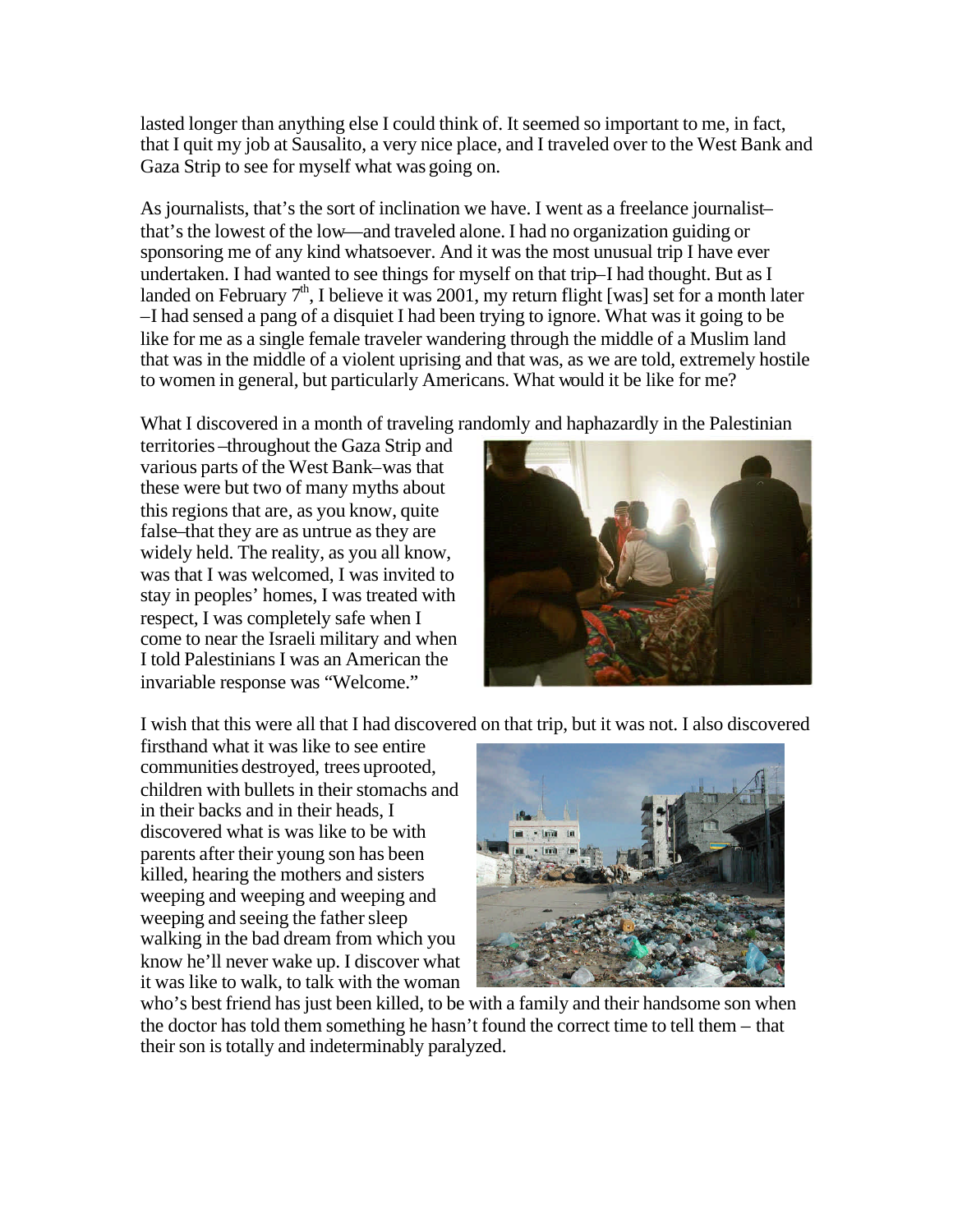

I discovered what it was like to be shot at, to arrive at a street corner and see young soldiers sitting in tanks with machine guns aimed straight at you. At night you really couldn't see the soldiers, but saw the flashlight with which they signaled whether or not they allowed you to continue driving, to continue living. I discovered this was routine. In other words, I discovered what it is like in Palestine and how Israel is using my tax money. And so, when I returned, I began an organization called IfAmericansKnew. Among our many activities have been to focus on the media to discover why we are not learning more of these facts, why we are giving Israel well over \$8 million per day of our tax money.

Journalists are much more interested in facts than theories, so I was looking for a statistical, objective way to study the coverage of Israel and Palestine. I decided to take a category that would be as significant as possible and as immune from subjective bias as possible and statistically, quantitatively "studiable." So we did studies of a number of the major media. (We've actually begun one on the *Washington Post*—I can give you some

of the early results on that at the end.) We decided to look at how deaths were covered between both populations.

I like to think that we believe all human beings are equally valuable, their deaths equally tragic (that's our philosophy), that we should hear about both, not just one side or just the other side. We need all of the information. So the first thing you need to do in this kind of a study is to determine the baseline, what you compare the reporting to. So the first thing was to learn how many people were killed in the first year of the current uprising, the current Intifada. We used an Israeli human rights group



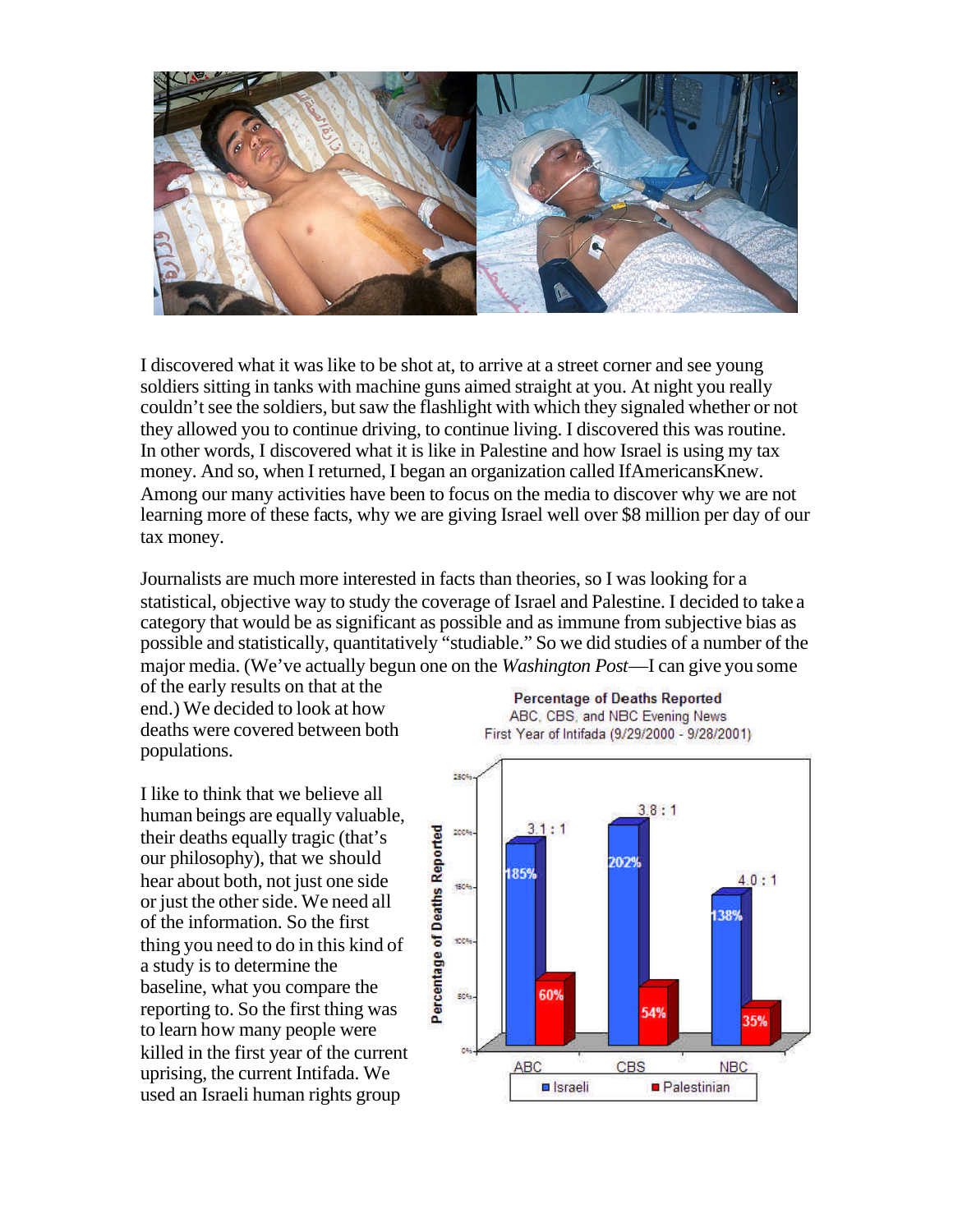[B'tselem] and found it was 165 Israelis and 549 Palestinians that had been killed by the other side during this first year.

Now we chose this first year for our study because first impressions are so powerful. This is what leads everybody in American–your neighbors, your communities to conclude who initiated the violence, who is retaliating, who is the victim, who is just defending their population. So, the first year is very, very important. This is what was going on, let's look at some of the coverage. I won't give every one of our charts tonight, but we found for example these were the three primetime network news shows. We discovered they were reporting Israeli deaths up to four times greater than they were reporting Palestinian deaths. Now the question is, how can it exceed 100%? You see in one case its over 200%.

We were studying every report of a death in a population, including follow-up reports: Parents mourning for their children who died the day before–this makes it more real. If you missed the paper one day, you see it the next day. We felt it a most accurate study would count those as well. What was very surprising, even to us, was how often the coverage of the Israeli deaths exceeded 100%.

Now another way of looking at that is looking at how children's deaths were being covered because children's deaths are especially tragic to most of us, I believe. We are moved by them. We think of our own children perhaps. We tend to think that children are illegitimate targets of strife and when they are killed they are perhaps more newsworthy than adults. So let's see, first of all, how many were killed: the answer is 28 Israeli young people and 131 Palestinians. Now how was this covered?

In this case, we see that the distortion has increased quite a bit, over already a very bad distortion. Now we see–this isn't Fox News, again, this is the major networks that are little bit along the lines of the *New York Times* and the *Washington Post* in terms of people viewing them as a fairly reliable, nonpolitical sources–and in one case we find it is fourteen times greater.



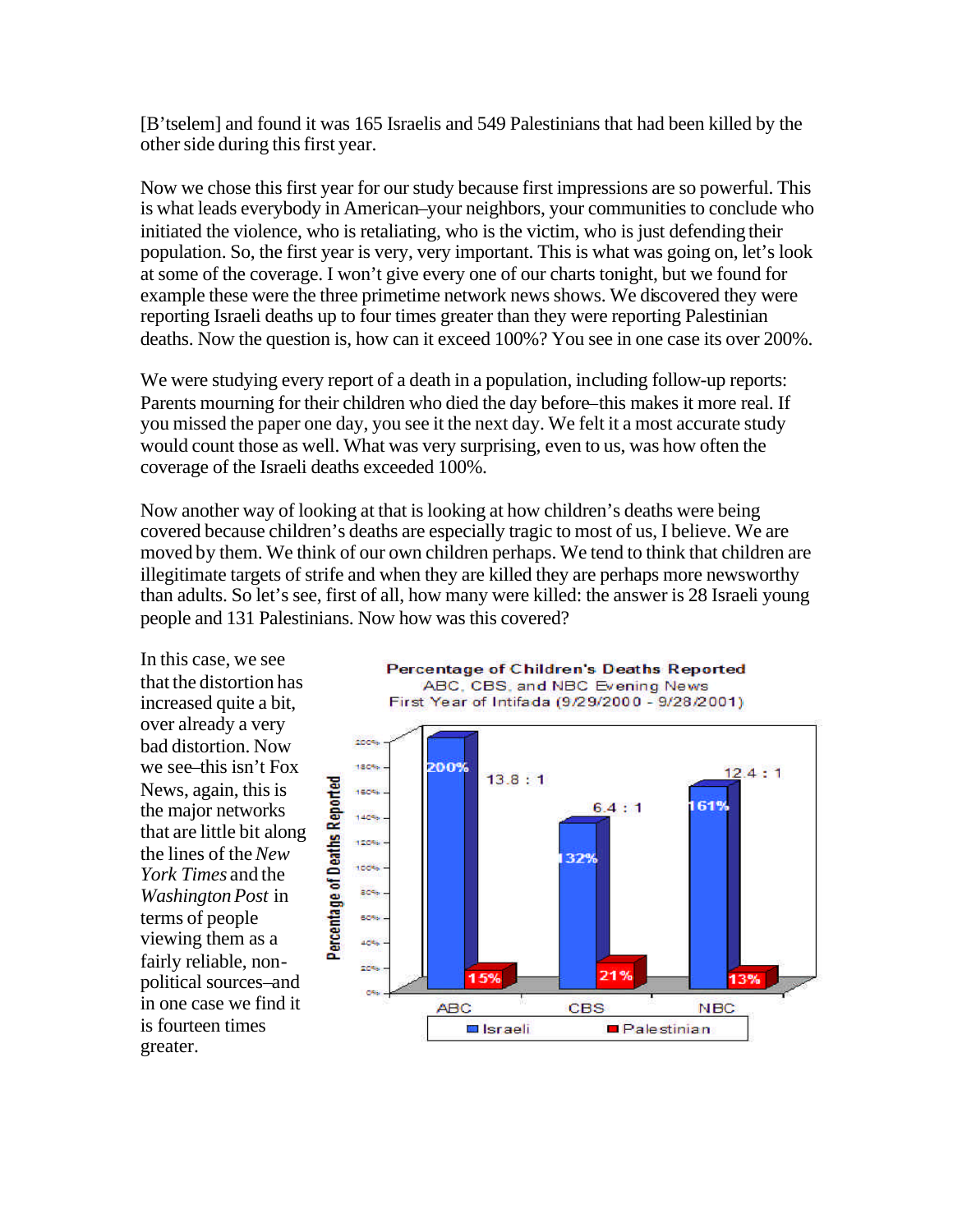Here's another interesting way of looking at this data: In this chart, the dark blue column

are the Israeli reports and the red column are the Palestinian deaths. The dark blue are the number of reports that have exceeded the number of deaths that actually occurred. The vast empty red column is the number of deaths of among the Palestinian young people that were never covered at all. So in other words, this is what our fellow Americans are comparing in their minds. Keep in mind that we're not talking about number of words about personal information and about context. My own view is that if we did a story of that sort of information (which would be valuable, but very time consuming), I believe the distortion would grow far beyond what I am describing



tonight. To me, this is most likely the tip of the iceberg.

Now, it's interesting to look at this chart because in this case we charted the reports chronologically over the course of the first year. This is the study of the *New York Times'*

headlines and lead paragraphs. For young people, 17 and below is the international definition of children and many are far below. The first line is the *Times*' reports on Israeli children's deaths; the next one will be the curve of the number of Israeli children's deaths that took place during that first year and you can see it is following that same curve. It's lower because of the follow-ups. The next

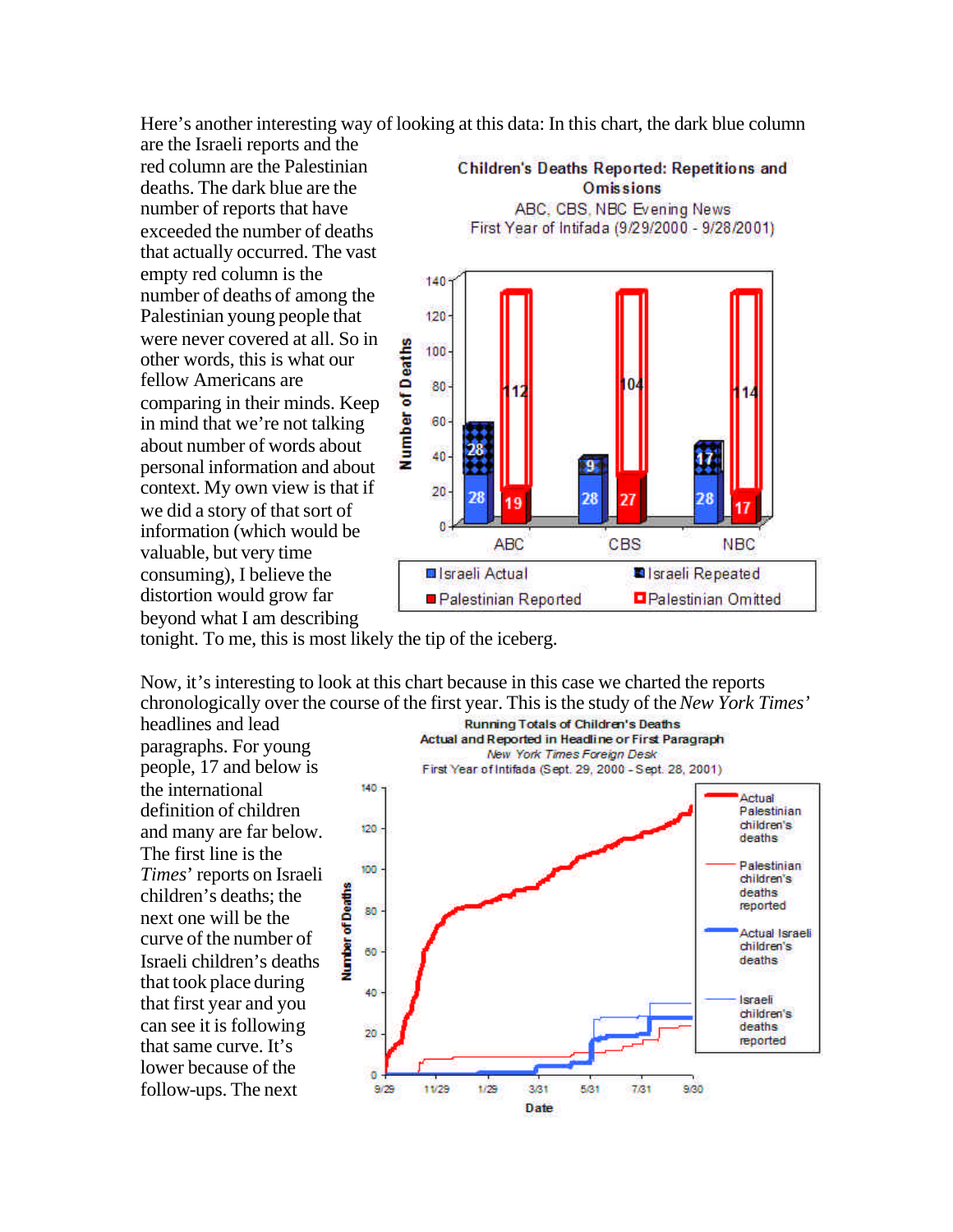curve will be *New York Times'* reports on Palestinian young peoples' deaths during that first year and interestingly, you see, it's following the Israeli curve, lower but following that curve and the next curve will be the Palestinian children who actually killed during that first year and here it is.

Now, this is what the chart basically looks like for every one of the media we've looked at. You know, naturally there's some variation, but this is basically what we keep finding over and over again. The three networks, the *New York Times*, the Associated Press, local papers such as the *San Francisco Chronicle* and the *San Jose Mercury*, we keep seeing this. That was the first year. Are these patterns continuing? It's not easy to be a journalist. People, we shouldn't expect perfection. It's very courageous, difficult work for many of these journalists. So maybe the media got better by 2004. We were also doing our studies in 2005, so also decided to look at the more recent data to see what that would show us. It's very important to remember that in 2004 the media consistently told us that the violence was reduced in the Intifada, that the violence had lessened considerably.

Well the first thing you need to do, of course is find out how many people were killed. In this case we're looking at children in that year, and we see that 8 Israeli children were tragically killed and 179 Palestinian children tragically were killed. Now, that's 22 to 1. As you'll recall—and we also have chart for all ages where there's that same distortion the Israeli death rate had gone down. For the Palestinian population, it increased significantly for all ages and for children. So when someone is reporting that the violence has decreased, they're using Israeli-centered terminology without question. Again, we see the same type of distortion that we saw before.

Other groups have done studies as well. I don't think I have it in my presentation tonight, but I showed one of our first studies to a Stanford professor at the School of Journalism and he was astounded. He wasn't courageous enough to use our work, but he was courageous enough to do his own study and it corroborated what we had found. Now other groups have done these types of studies. This is National Public Radio, which is considered to be more reliable than the commercial networks and in this time period they were being pressured as being "Pro-Palestinian". There were boycotts. They lost a lot of money because they were supposedly "Pro-Palestinian". So Fairness and Accuracy In Reporting (FAIR), a long time respected media watchdog organization, did a study of their coverage to discover whether or not it was distorted and they found out, yes, actually it was distorted, but in the opposite direction, because, for example, of the coverage of approximately 90% of Israeli children's deaths and about 20% of Palestinian children's deaths.

Seth Ackerman, who did this study, I think, gave his report a brilliant title, which is, "The Illusion of Balance." NPR was almost covering equal numbers, sometimes equal numbers of deaths, but what its listeners did not know and were not told was they hearing a very high percentage of one population's tragedies and a very low percentage of another population's tragedies. I know I'm right at the end of my time period so let me see, I guess I'll just do one more chart and then I guess we can about more afterwards.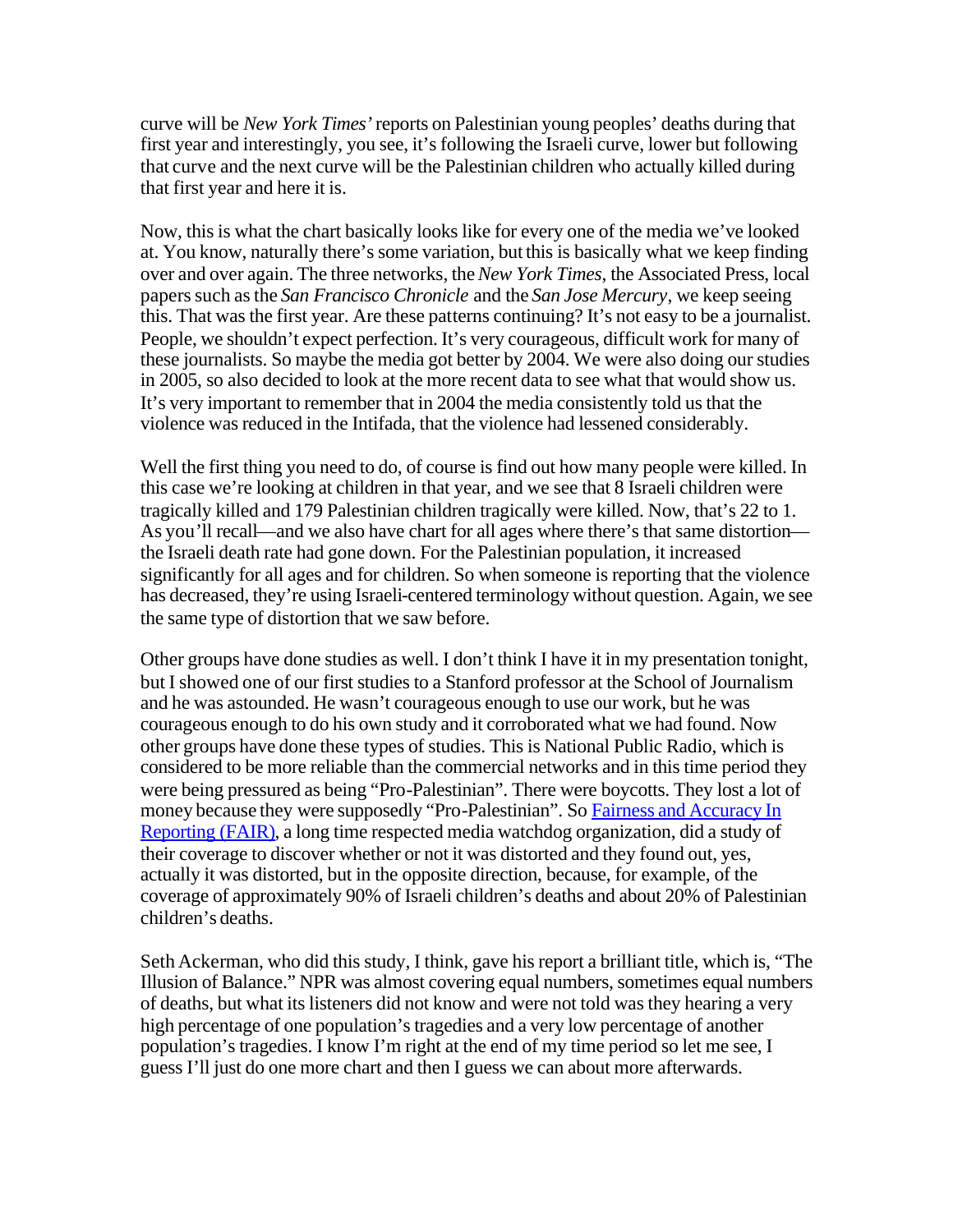This was another study of the *San Jose Mercury News*. This is a daily newspaper in Silicon Valley in California, of the Palo Alto area. We did a study of their front-page headlines. During that period, we found that these were the number of deaths during that period. And this is what we found the front-page headlines covered, but they had reversed the differential and increased the differential.



Now, when we got our results from this one it struck me how astounding this was and should

to all of us because it seemed to me that they got it backwards. Now imagine if they had reported the World Series backwards? Or the Super Bowl, they go it wrong. Now everybody would be laughing, making fun of it; late-night comedians across the nation would be joking about it. Here they were doing something with that degree of error having to do with lives and deaths and no one was even noticing it. I think that's all I have time for now, thank you very much. [*Applause*.]

#### *Ahmad:*

Thank you very much Alison.

The ground rules for the questions and answers and the commentary: As you know we don't require you to only ask questions because that only means people give a speech and put a question mark at the end. No speeches. If you want to make a comment, make a comment, but make it short, all right? You know how much people can say in a TV commercial in one minute? I'll be a little more lenient. I'll give you a little more than a minute, but I'm not going to give you much more than that. I will cut you off, all right? You may ask your question or address your comment to any member of the panel, or to all the members of the panel. I ask that when I call you, give your name and your affiliation for the record. I will repeat the question or summarize it for the cameras as we're recording this. I didn't mention earlier that one of our new projects is we're collaborating with our good friend Khalil Shadeed, who I neglected to thank for recording this. Khalil is the producer for "The Scholar's Chair" television program. If you haven't seen it, see it. It's on PG Cable, it's on Bridges TV and it's also on the Internet. It's a wonderful program and starting this year, Minaret of Freedom Institute is co-producing it, and my Program Assistant Sarah Swick is their new emcee so that Khalil can concentrate on the production side of it. I will start with Mauri' Saalakhan.

#### *Mauri' Saalakhan* (Peace and Justice Institute):

First of all, I want to repeat what I said to Alison Weir we had met about a year ago. I have an enormous amount of respect and affection for what you do. Sister Nadia, I remember seeing the report, I guess, a few months ago of the female judge, the first female judge in the  $9<sup>th</sup> US Federal District Court of Detroit. The first thing that came to$ my mind is an African American Muslim judge, who has been a judge for years in Baltimore, had somehow fallen through the radar to some of our Arab and Muslim media,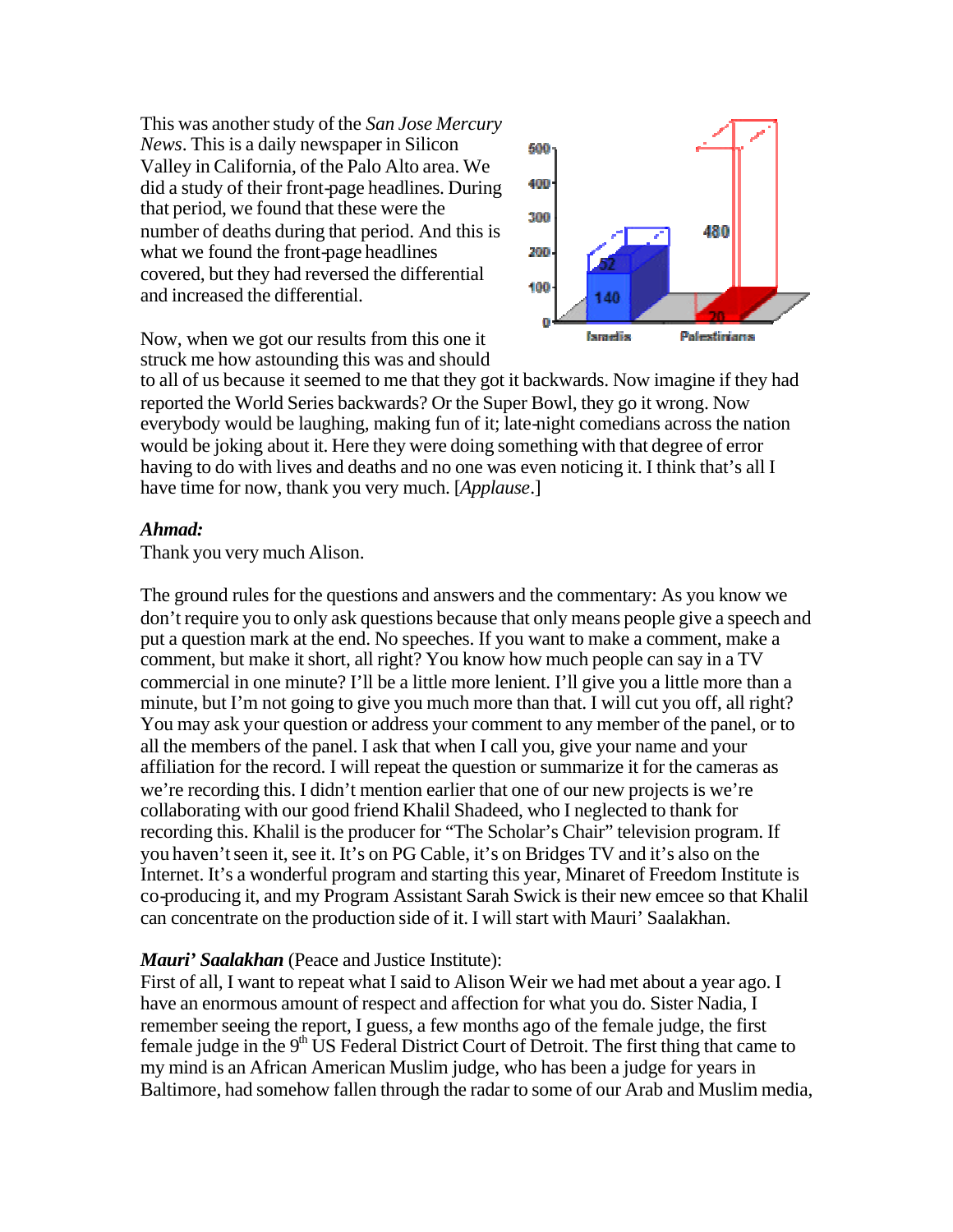that there is an African American sister who predates the Arab Muslim sister by a number of years. To Caryle Murphy, to be specific to the *Washington Post*, Emily Wax wrote a very powerful report that was titled, "Five Truths About Darfur," that came out on April 23 of last year. When that report came out, I said to my colleagues, "I bet you she's going to come under a lot of pressure." And a week later, on April 30 she almost did an aboutface in much of what she had to say.

# *Bilbassy-Charters:*

[Muslim organizations bring the judicial appointments to the attention of my network.] Should I know about the previous one [African-American Muslim female judge]? Definitely…. Actually, I did interview you. I don't know if you remember me, but I did interview you in the Ali Al-Tamimi case outside the courthouse in Alexandria and that was one of the stories we did about Professor Tamimi.

# *Ghayth Nur Kashif* (Masjid Ash-Shura):

Hi, *as-salâm alaikum*. Ms. Murphy, thank you for coming. I wrote an e-mail to Imad here, that this was an excellent choice for you to come and speak, but I have a question regarding your projection that your stories get boring after a while…. I would disagree, I think, on that. If you look at the Fox (News cable) station, they'll take one item and run it and run it and run it and run it and you think the population gets bored, but they are saying they are the leading station. So they successfully used this method and they will repeat "Islamofascism, Islamofascism, Islamofascism, Islamofascism" and the way your saying this is that people would get bored with that. But it's an old method used by Adolf Hitler and the rest. You tell a lie, a big lie, and you tell it over and over and over and over and after a while, people will believe it. So that's just a thought. I understand what you're saying about how difficult it is for you to follow a story, from killing one baby to killing another baby then you have to stop, but I think that there's another side to this. They're playing propaganda and …, really, Fox beats up on the *Washington Post* all the time. So I think that those who are sincere–that is, so-called liberal papers like the *Post* … need to fight back. The other thing is that the (American) Muslims are being put under a double burden by the people saying 'Why don't you people speak up (about condemning terrorism)?' And as you pointed out, you look around and Muslims are always condemning terrorism but the way the story goes is, 'You guys are not speaking up' and they say 'Yes we did. We spoke up.' But they [some non-Muslims] say, 'Yeah, but you didn't speak loud enough.' But I say, 'We did speak loud enough.' [Some non-Muslims] say, 'Yes you said that yesterday, but what are you saying today?' So that is...

# *Ahmad:*

Okay you made your point. You made your comment.

# *Kashif:*

That was a question.

# *Ahmad:*

Well, if it was a question, she said she wasn't going to defend Fox News. [*Laughter*.]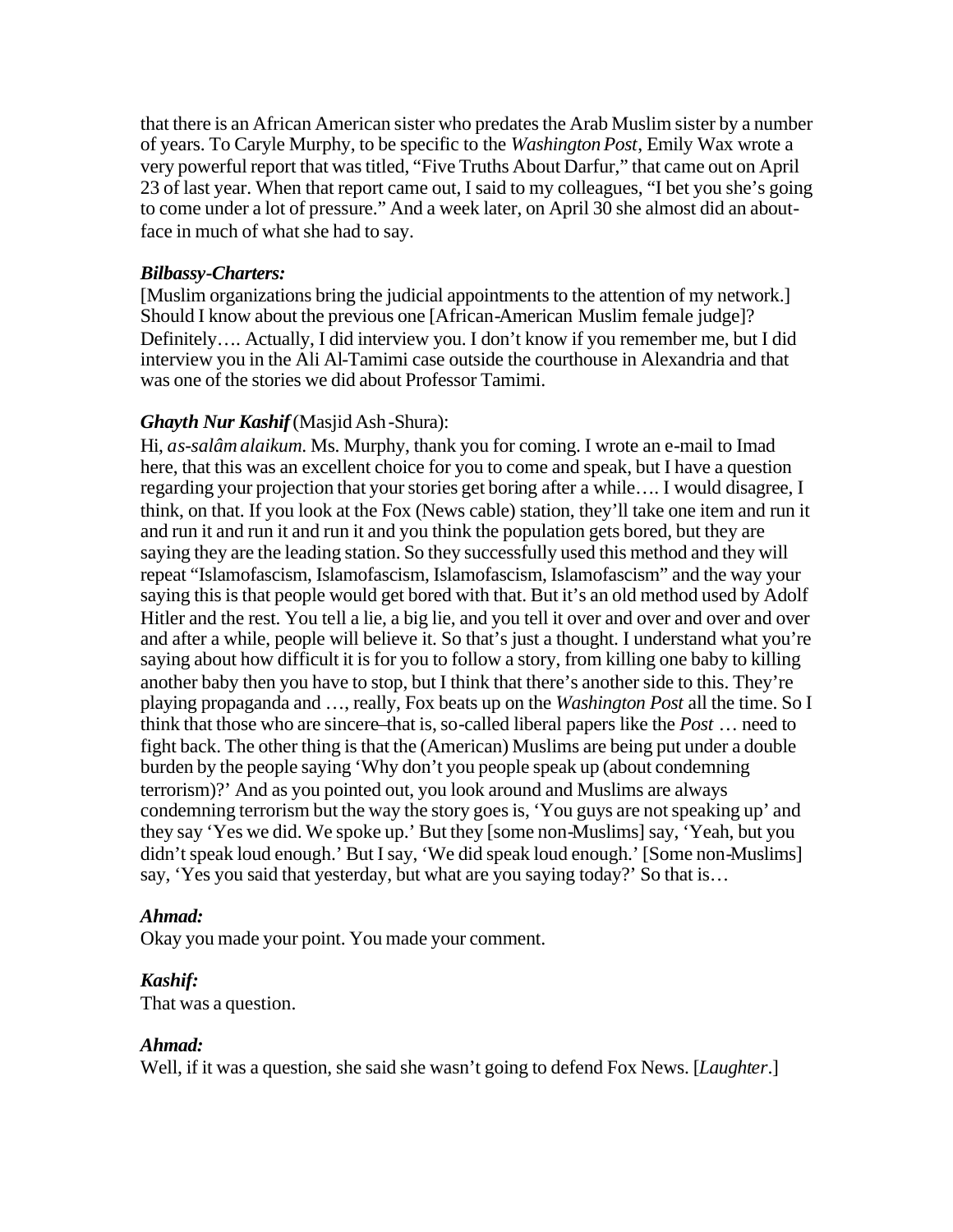#### *Murphy:*

It's nice to see you here tonight.

*Kashif:* 

Thank you.

# *Murphy:*

I don't want any here to be left with a misapprehension about what I said. I wasn't saying that because something happens over and over again you ignore it or you never report on it again. But it may mean that for a certain period of time that particular phenomenon just doesn't get reported and hopefully reporters will use their imagination to come back and report on it. As far as Fox News, I mean, they have 24/7 hours to fill, so they have to be repetitive, the Washington Post comes out once a day. Though, you know, I'm not going to account for Fox News. [*Laughter*]

*Judith Latham* (Voice of America): [Asks about sources of pressure to slant coverage]

# *Weir:*

There's no doubt in my mind and there and there have been statements by editors saying this that there's so much pressure when they write about Palestine, when they do report Palestinians and report on Palestinian deaths and don't call them terrorists there's pressure. As I said, even more than that, there are boycotts so you're losing money and you're bottom line is risky anyway; it could put you out of business. Then the conclusion that is fair to draw is that that is having a major impact. I know I heard of one newspaper, I believe it was in Vermont, a small newspaper under advertiser pressure. The advertiser stopped running his full-page ad and put the newspaper out of business. I won't spend the whole time talking, but I think there are other factors. I think there's a type of tendency to have a type of mainstream discourse and that's your mindset, that's the way you cover things. I think we have a wonderful representation of journalism here, but not everyone is wonderful at the *Washington Post*. I have had a number of cases of what seemed to me to be important stories the *Washington Post* hasn't covered–not in the religion section. But it seems to me if you have a chairman of the Joint Chiefs of Staff on Capitol Hill saying that the Navy investigating team was ordered by the White House to whitewash and falsify evidence, to me this is a news story. If only in the back pages, to me this is a significant news story, and we had that just a few years ago. Former Chairman of the Joint Chiefs of Staff, accompanied by a Rear Admiral, been the head of the [Navy's] legal department, accompanied by several other people with equally impressive credentials, making extremely strong statements with a great deal of evidence to back them up and no story in the *Post*. I was surprised.

I'll just finish with this, along the lines of how do you re-write the same story. This was about something missed by all of the media; the *Post* had done better than all of them because they had one sentence about something. The title of my story was "Just another mother murdered." It was a Palestinian mother, and I think there's that view that's its just another mother murdered, it's another news item, the angle. Now one news angle is that it is another mother murdered and the second angle is that Americans don't know that this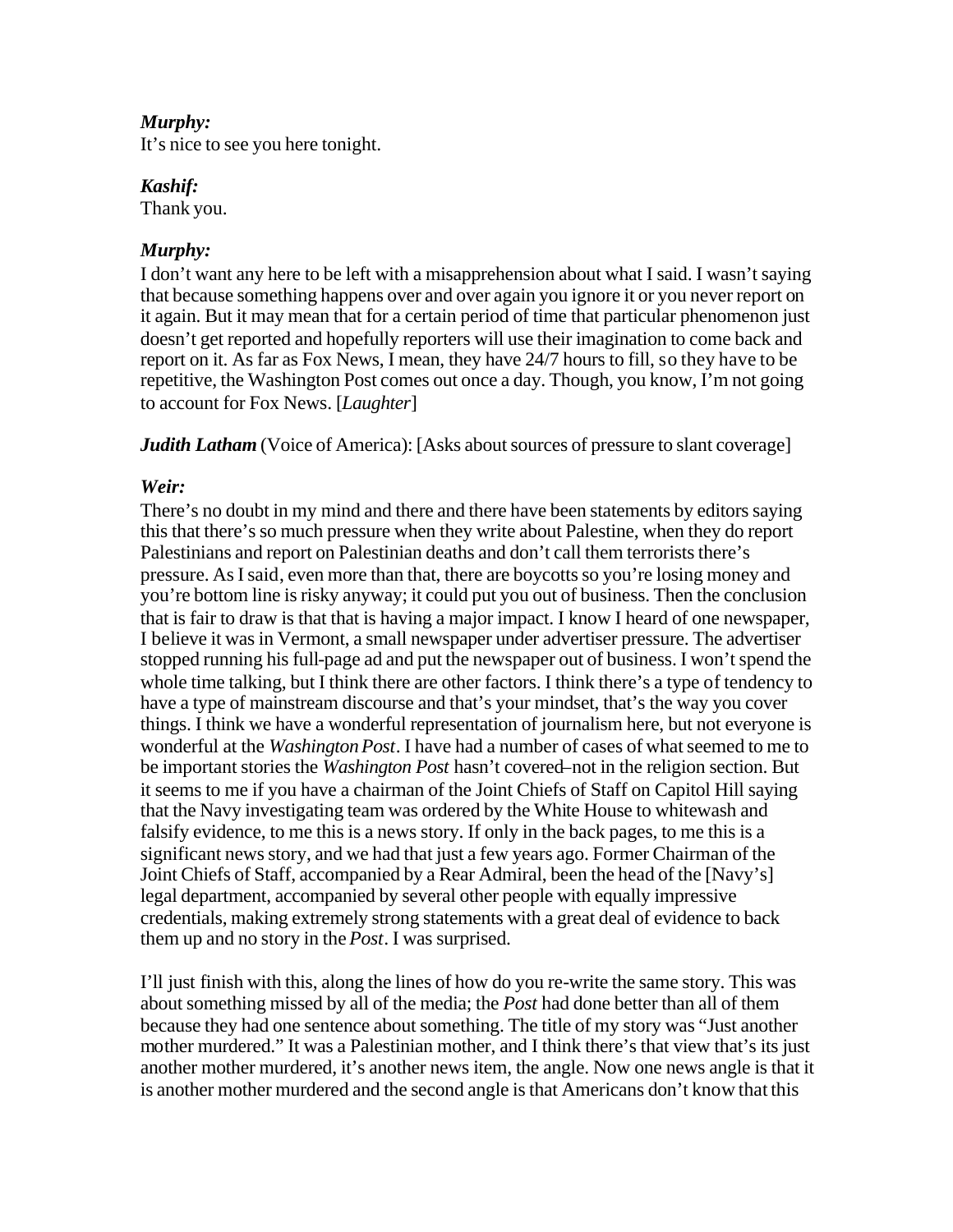has been going on. Often the journalists do see these, they often know what's going on all the time, but their readers do not know it because they're not seeing the reports.

#### *Abuzakouk:*

Well I want to put on my journalistic hat also because, it's a good company to be here. There are three things I really wanted to bring to the discussion. I know that when I was working for my master's in 1971 at Stanford, there was a book I read titled *Don't Blame the People*. It was about the misinformation about the war in Vietnam. The media here, we have all lived all in the era of the Iraq War, has been dormant. There has been an absence of a critical mind in the media to question the sources, the information and so on; they accepted it and they really played as part of the orchestra of the march to war. The best way out, it's great to have people like Alison and people Caryle and others to work and bring some kind of voices, but young American Muslims should work on becoming a part of the mainstream media. They have to be there. That itself will bring about something that is missing now, to bring people who will be part of the storytelling and also evaluating their colleagues inside the kitchen, in the press. That is missing until now, big time.

#### *Ahmad:*

Antony Sullivan; Dr. Tony.

#### *Anthony Sullivan* (Minaret of Freedom Institute Secretary):

That's what my students call me, especially when they want a recommendation to go to graduate school. [*Laughter*.]

I am the last person in this world, believe me, to defend Fox News. But let me give you some good news tonight and make a very brief observation about how complicated the media is like so many things in life. There is the Fox News you all see, 24/7 and on the tube, in other words, and then there is Fox News online. Fox News online is a separate operation. It has its own editor and Fox News online is very different in its coverage, at least in the Middle East items from the regular Fox News [on television]. I know because I have been interviewed by Fox News online on a number of occasions and the stories that come out there generally follow a pattern. They put me first and then they put Michael Rubin. So you have the neo-Conservative voice and my voice, then there's a mixture of reportage that follows that. And I think from an objective point of view, its very objective reporting. Now another aspect about—I think one can call it—"the media," are the public policy journals. One of those important journals is a journal founded by Irving Kristol, all over you I'd assume know who Irving Kristol, founder of *National Interest*. *National Interest* at the beginning was a neo-Conservative journal. That has come to an end. Today the journal is in the realist school of American foreign policy. I have been published there on a number of occasions. They're absolutely courageous, first-rate and objective. The final thing that I will say, since we have journalists here–and this may be my fault I may have missed it, although I read the *New York Times* and *Washington Post* daily online–is that the King of Jordan was just in the United States and made an eloquent address to the US Congress, calling for a focus on